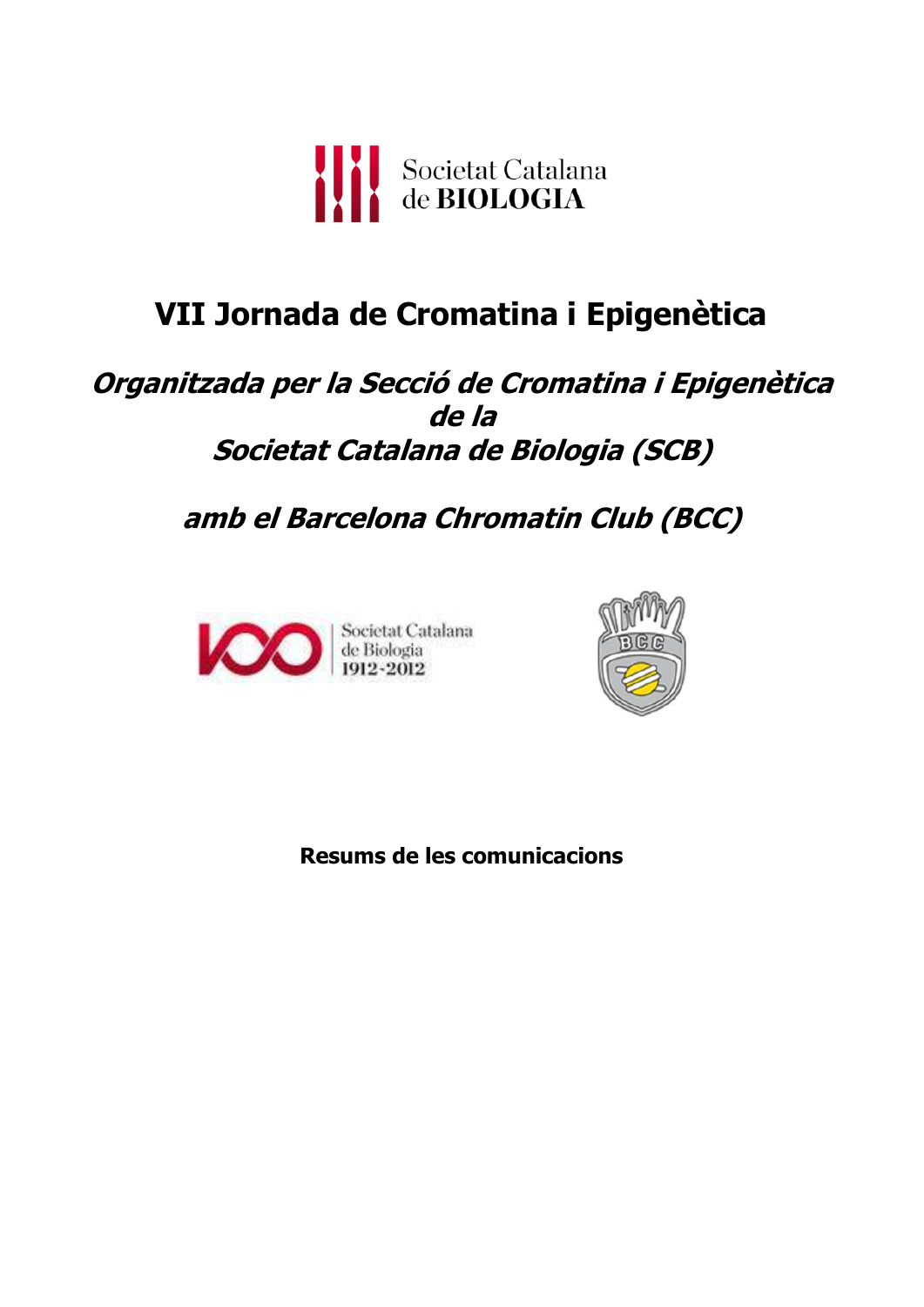# **VII Annual Chromatin and Epigenetics symposium**

**Organized by the Chromatin and Epigenetics section of the Catalan Society of Biology (SCB) —Albert Jordan—** 

> **and the Barcelona Chromatin Club (BCC) —Sonia Forcales, Tanya Vavouri—**

> > **March 24, 2017**

**IEC: carrer del Carme, 47, Barcelona Prat de La Riba hall** 

**Sponsored by:** 

**Institut d'Estudis Catalans** 

**Covalab** 

**Active Motif** 

**LabClinics** 

**Durviz**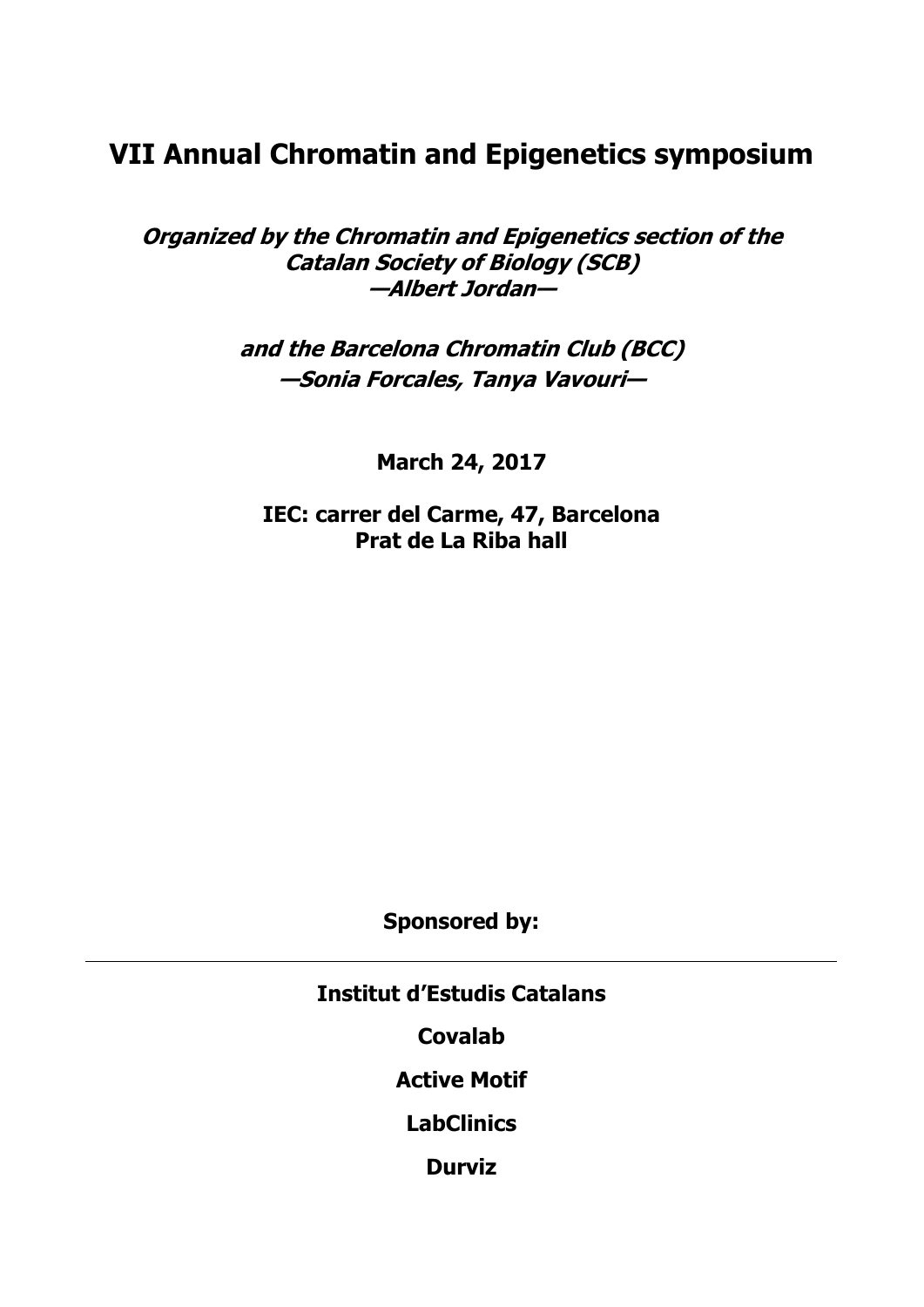| 8.20-8.50 <i>Registration and documentation pickup</i><br>8:50 Opening                                                                     |             |
|--------------------------------------------------------------------------------------------------------------------------------------------|-------------|
| Session I. Chair: Albert Jordan                                                                                                            |             |
| 9:00-9:20                                                                                                                                  | $15min + 5$ |
| <b>Alfred Cortés (CRESIB)</b><br>Adaptation to changes in the environment in malaria parasites: epigenetic variation, and<br>what else?    |             |
| 9:20-9:40<br><b>Thomas Graf (CRG)</b><br>Moving out of pluripotency                                                                        | $15min + 5$ |
| 9:40-10:00<br>Laia de Nadal (UPF)                                                                                                          | $15min + 5$ |
| A single-cell genetic screen uncovers the histone requirements in response to stress                                                       |             |
| 10:00-10:20<br><b>Oriol Bachs (IDIBAPS, UB)</b>                                                                                            | $15min + 5$ |
| Role of the cyclin-dependent kinase inhibitor p27(Kip1) in the regulation of transcription                                                 |             |
| 10:20-10:40<br><b>Ángel Barco</b> (Inst. Neurociencias, IN-UMH-CSIC, Alicante)<br>Epigenetic etiology of intellectual disability syndromes | $15min + 5$ |
| 10:40-10:50<br><b>Speed poster presentations</b>                                                                                           | 9x1min      |
| 10:50-11:20 <i>Coffee break and poster session</i>                                                                                         |             |
| Session II. Chair: Luciano di Croce                                                                                                        |             |
| 11:20-11:40<br>Luciano di Croce (CRG)<br>Gene regulation dynamics mediated by Polycomb complexes                                           | $15min + 5$ |
| 11:40-12:00<br><b>Marian Martínez Balbas (IBMB-CSIC)</b>                                                                                   | $15min + 5$ |
| H3K27me3 demethylase, JMJD3, activates neuronal enhancers                                                                                  |             |
| 12:00-12:20<br>Maribel Parra (PEBC-IDIBELL)<br>Gene silencing mechanims during B cell development                                          | $15min + 5$ |

# **PROGRAM**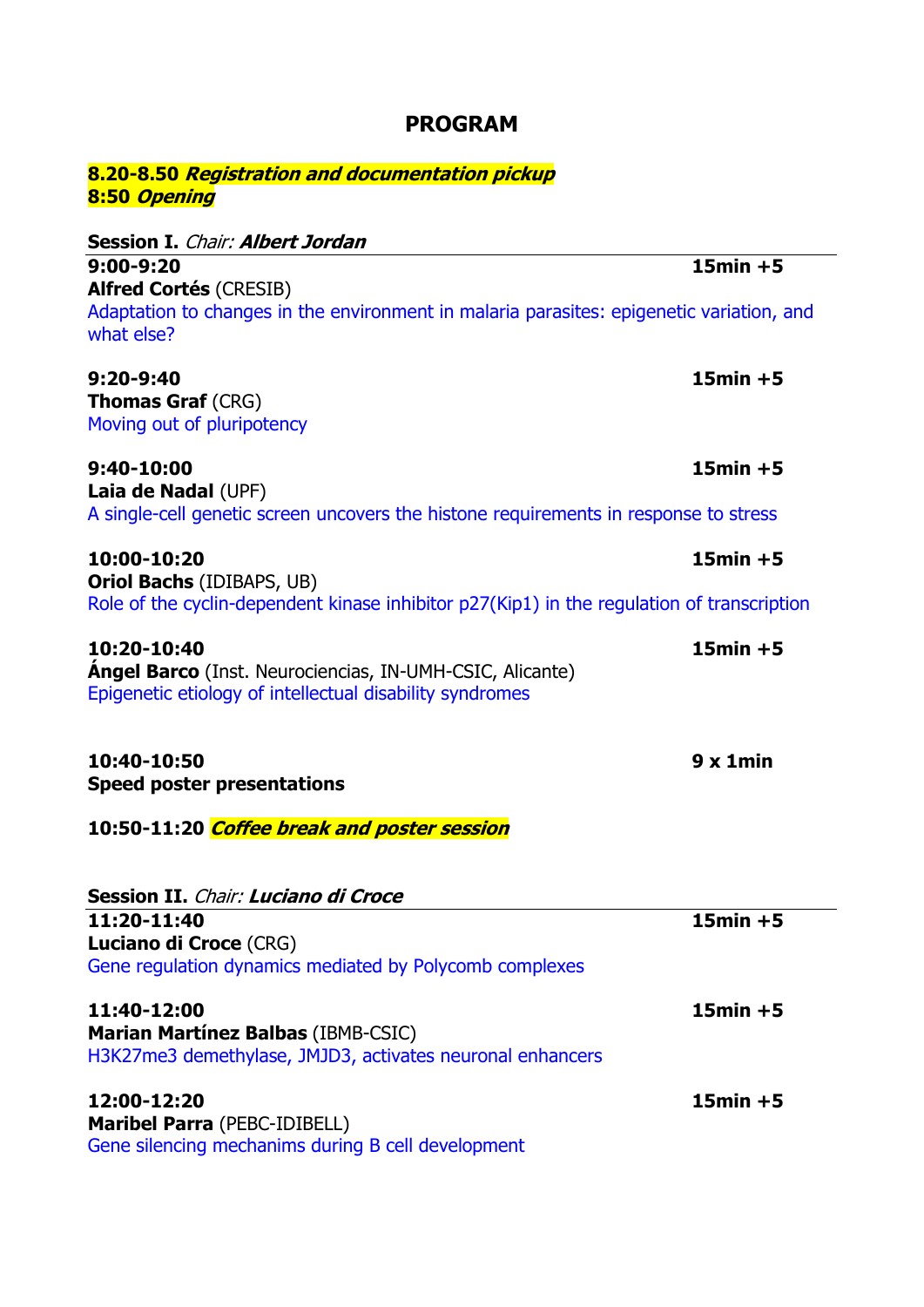| 12:20-12:40                                                                 | $15min + 5$ |
|-----------------------------------------------------------------------------|-------------|
| <b>Alicia Roque (UAB)</b>                                                   |             |
| Complex Evolutionary History of the Mammalian Histone H1.1–H1.5 Gene Family |             |

**12:40-13:00 15min +5 Alejandro Vaquero** (PEBC-IDIBELL) Role of SIRT7 in stress response

**13:00-14:30 Lunch and poster session**

| <b>Session III-BCC7. Epigenetic inheritance</b><br>Chair: Tanya Vavouri                   |             |
|-------------------------------------------------------------------------------------------|-------------|
| 14:30-15:00                                                                               | $25min + 5$ |
| Vardham Rakyan (Blizard Inst., London, UK)                                                |             |
| The role of epigenetic mechanisms in the developmental origins of mammalian<br>phenotypes |             |

**15:00-15:20 15min +5 Ben Lehner (CRG)** Long lasting trans-generational epigenetic transmission of environmental information in an animal

**15:20-15:35 10min +5 Adelheid Lempradl** (Max Planck Inst. Immunobiol. and Epigenetics, Germany) Involvement of the piRNA pathway in intergenerational inheritance

**15:35-15:55 15min +5 Tanya Vavouri (IJC & PMPPC)** 5-Aza-2-deoxycytidine mediated activation of repeats and inactivation of enhancers

**15:55-16:00** Sponsor' talk **5min +2 5min +2 Sarantis Chlamydas** (Active Motif) **TBA** 

16:00-16:20 **Coffee break and poster session** 

| Session IV. Chair: Miquel A. Peinado & Marcus Buschbeck |           |
|---------------------------------------------------------|-----------|
| <b>16:20 Short Talk 1</b>                               | $7min +3$ |
| <b>Ricky S. Joshi</b> (IBMB-CSIC)                       |           |
| Epimutations as a novel cause of congenital disorders   |           |

**16:30 Short Talk 2 7min +3 Robert Albero** (IDIBAPS-UB)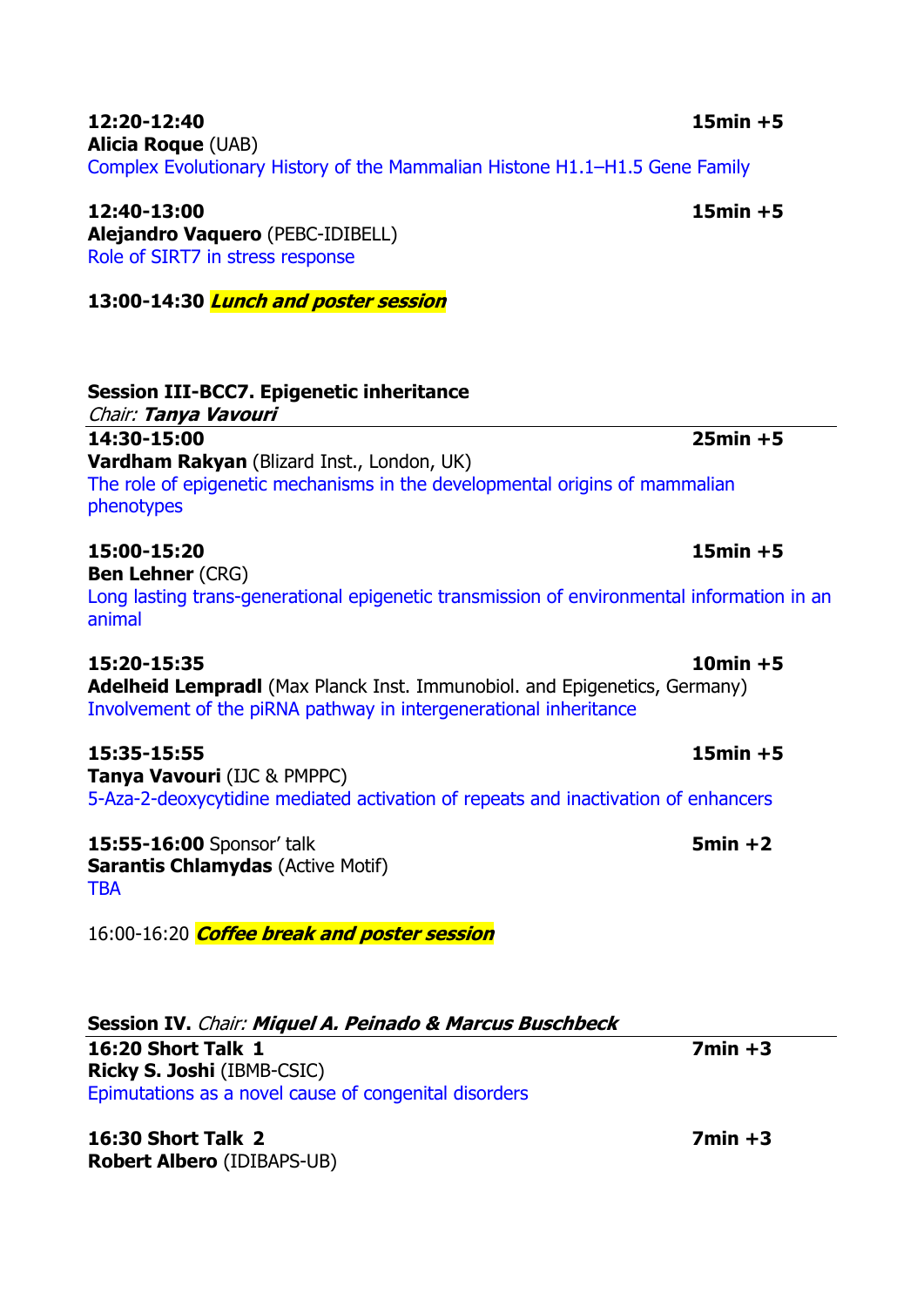| malignant lymphoid cells                                                                                                                                                                  |             |
|-------------------------------------------------------------------------------------------------------------------------------------------------------------------------------------------|-------------|
| <b>16:40 Short Talk 3</b><br>Alberto de la Iglesia (IDIBAPS-UB)<br>Characterization of histone specific H4K5 butyrylation pattern during human<br>spermatogenesis                         | $7min +3$   |
| <b>16:50 Short Talk 4</b><br><b>Mireia Ramos (IGTP)</b><br>The impact of pro-inflammatory cytokines on the regulatory landscape of the pancreatic<br>beta-cells                           | $7min +3$   |
| <b>17:00 Short Talk 5</b><br>Elena Vizcaya (UB)<br>Chromatin landscape and transcriptional program of regeneration                                                                        | $7min +3$   |
| <b>17:10 Short Talk 6</b><br><b>Roser Vilarrasa (UB)</b><br>Activation and de novo 3D looping of a distant enhancer element leads to SOX11<br>oncogene expression in mantle cell lymphoma | $7min +3$   |
| <b>17:20 Short Talk 7</b><br>Estela Dámaso (ICO-IDIBELL)<br>Primary constitutional <i>MLH1</i> epimutations: a focal epigenetic event                                                     | $7min +3$   |
| <b>17:30 Short Talk 8</b><br>Mireia Jordà (PMPPC-IGTP)<br>A DNA methylation signature associated with metastatic thyroid cancer                                                           | $7min +3$   |
| 17:40-18:00<br><b>Bernhard Payer (CRG)</b><br>X-Chromosome reactivation: An Epigenetic Hallmark of Pluripotency and Germ Cell<br><b>Development</b>                                       | $15min + 5$ |
| 18:00-18:20<br><b>Roderic Guigó (CRG)</b><br>Transcription without histone modifications. The paradox of correlations                                                                     | $15min + 5$ |
| 18:20-18:40<br><b>Marcus Buschbeck (IJC)</b><br>A histone variant links chromatin state and metabolic activity                                                                            | $15min + 5$ |
|                                                                                                                                                                                           |             |

Cyclin d1 oncogenic overexpression leads to a global transcriptional downregulation in

**18.45 Meet together for a beer**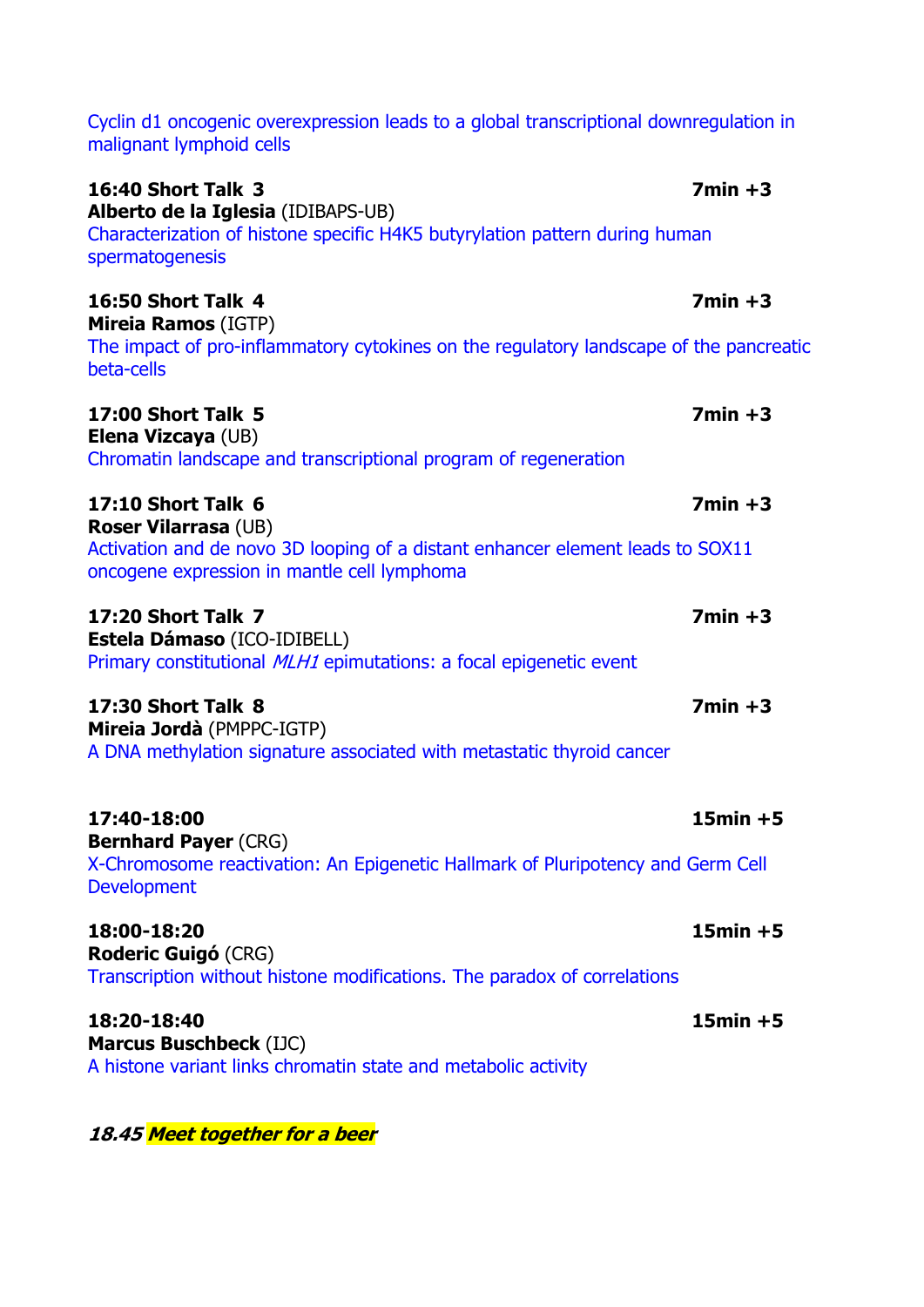#### **Secretaries of SCB:**

Mariàngels Gallego and Maite Sánchez Societat Catalana de Biologia C/ Maria Aurèlia Capmany, 14-16, 08001 Barcelona. Tel. 933 248 584; E-mail: scb@iec.cat

#### **Organized by:**

Albert Jordan Vallès Coordinator of the Chromatin and Epigenetics section of the SCB Dept. Molecular Genomics, Institut de Biologia Molecular de Barcelona (IBMB-CSIC), Parc Científic de Barcelona A/e: albert.jordan@ibmb.csic.es

#### **Coorganized by:**

Sònia Forcales and Tanya Vavouri Coordinators of the Barcelona Chromatin Club Programa de Medicina Predictiva i Personalitzada del Càncer (PMPPC) A/e: bcc@igtp.cat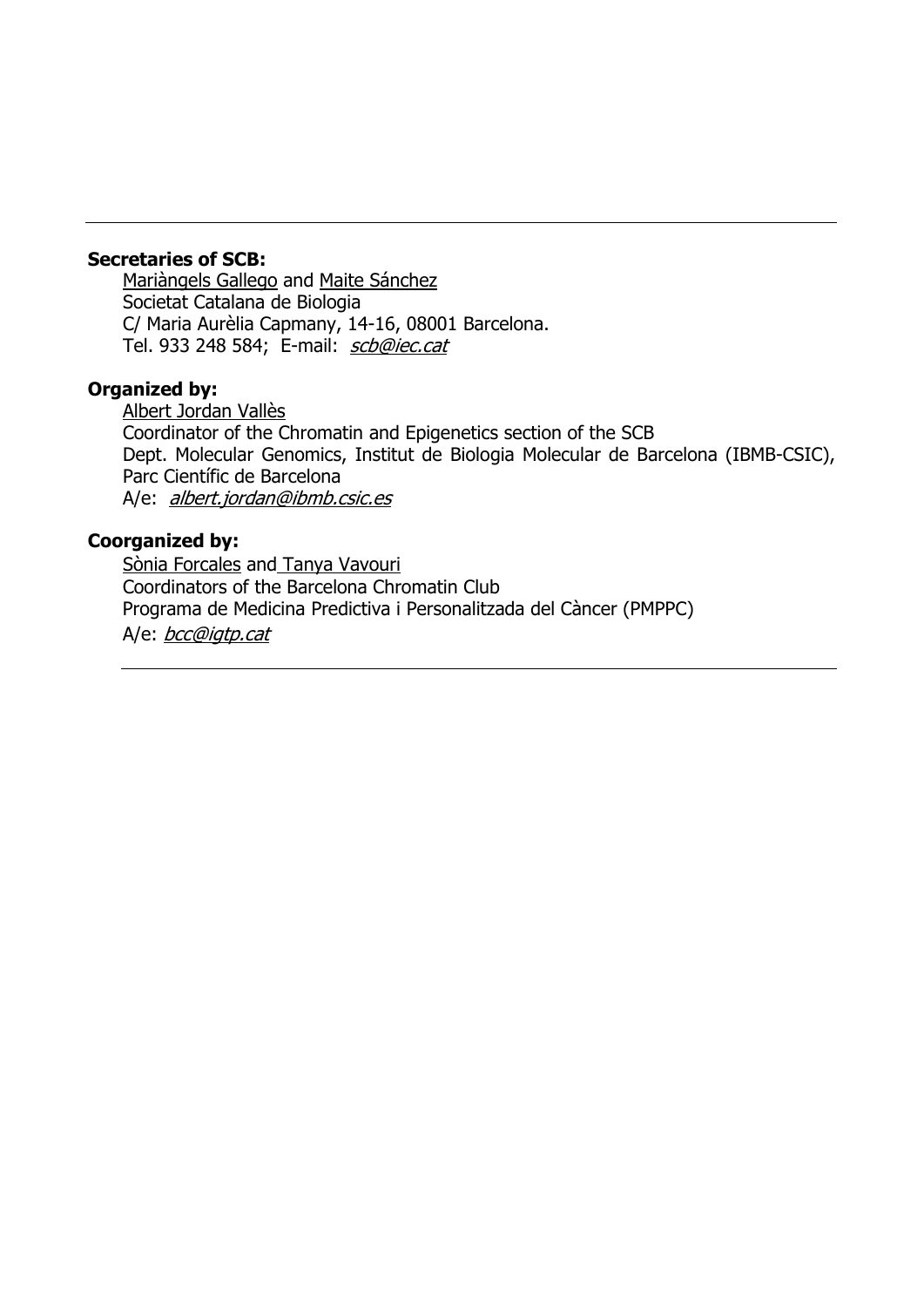# **POSTERS**

#### **1. Vanesa Izquierdo Cadenas** (UB)

Influence of diet during the development of samp8 mice: epigenetic and cognitive changes

#### **2. Andrea Izquierdo Bouldstridge** (IBMB-CSIC)

Histone H1 depletion triggers an interferon response in cancer cells

#### **3. Irene Miguel Escalada** (IDIBAPS-UB)

Unravelling the 3D chromatin topology of human pancreatic islets

#### **4. Anna Casas Lamesa** (IBMB-CSIC, IRB)

Linker histone H1 prevents R-loop accumulation and genome instability in heterochromatin

#### **5. Ada Soler Ventura** (IDIBAPS-UB)

Identification of the human sperm protamine post-translational modifications code through LC-MS/MS.

#### **6. Noelia Díaz** (Max Planck Institute for Molecular Biomedicine) Characterisation of the zebrafish 3d genome

#### **7. Dafni Anastasiai** (ICM-CSIC)

Age-related DNA methylation changes in somatic and gonadal tissues of teleost fish (European sea bass)

#### **8. Paula Climent** (IBMB-CSIC, IRB)

Effects of the expression of the *Drosophila* embryonic linker histone dBigH1 on the epigenetic state of chromatin

#### **9. Albert Carbonell** (IBMB-CSIC, IRB)

The germline linker histone dBigH1 and the translational regulator Bam form a repressor loop essential for male germ stem cell lineage differentiation.

#### **10. Luz Jubierre** (VHIR)

BRG1: The Dr. Jekyll & Ms. Hide of cancer.

#### **11.Carlos Jiménez** (VHIR)

Targeting ZRF1 as a new epigenetic therapy strategy for neuroblastoma.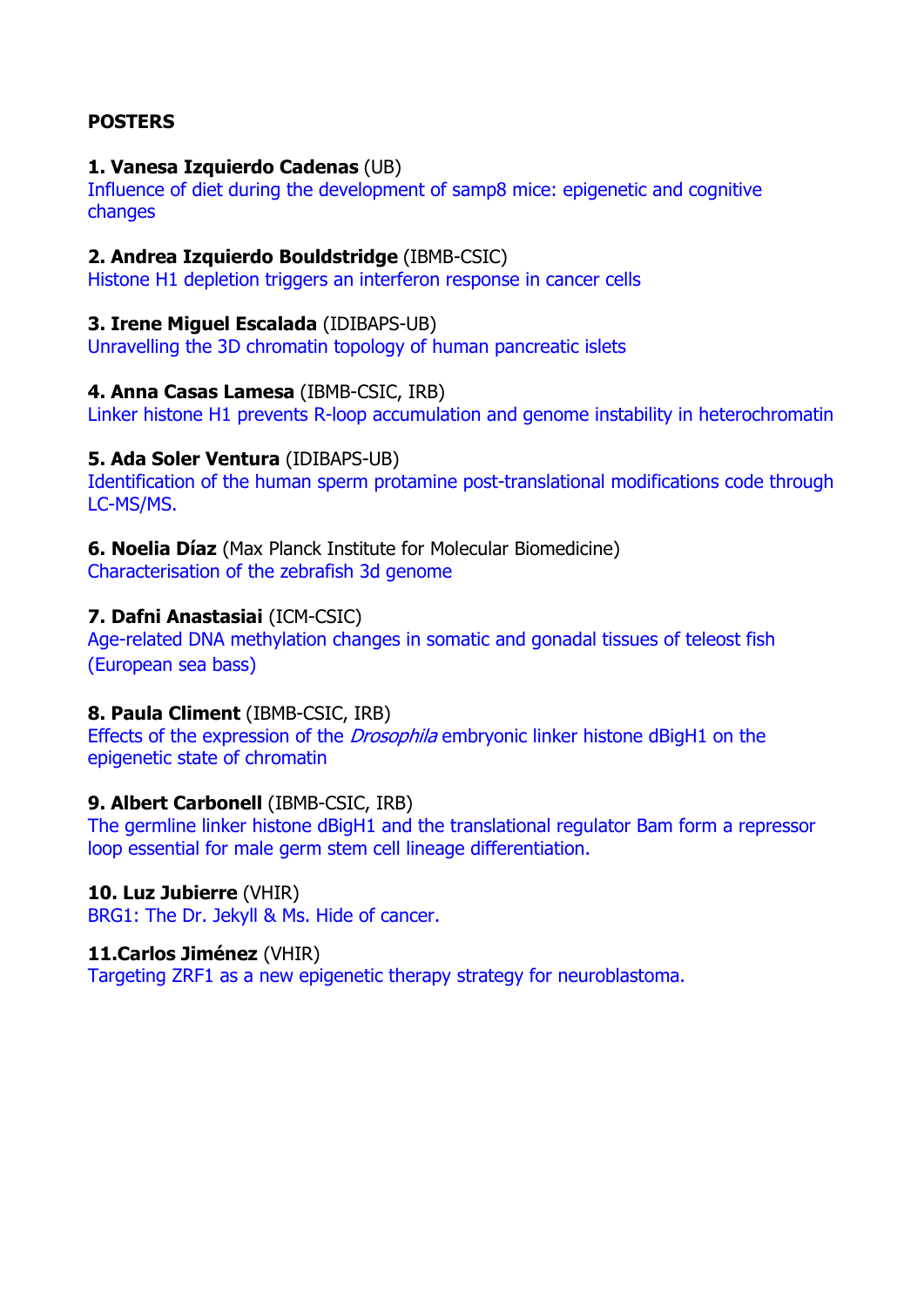# **ABSTRACTS**

## **Involvement of the piRNA pathway in intergenerational inheritance**

Adelheid Lempradl

Max Planck Institute of Immunobiology and Epigenetics, Freiburg, Germany

Given the rise in obesity and the parallel increase in comorbidities like diabetes, cardiovascular disease, stroke and cancer, it is exceedingly important to begin a systematic examination into heritable effects of diet and other environmental factors. We established a *Drosophila* model of paternal-diet-induced *I*nter-Generational Metabolic Reprogramming (IGMR). Intriguingly, as little as two days of dietary intervention in fathers can stably reprogram offspring physiology, lifelong, confirming the responsiveness of mature sperm to physiological cues. Paternal sugar leads to H3K9/K27me3 dependent alterations that affect expression of metabolic genes in two distinct germline and zygotic windows. Novel findings provide evidence towards the involvement of the piRNA pathway in IGMR giving direction to the most difficult question challenging the field: What is the nature of the intergenerational signal? Mutant analysis, used to genetically dissect the gene regulatory network responsible for the initiation, establishment and/or transfer of IGMR, helped identify specific piRNA pathway members to be involved in either the generation of the signal and/or the establishment of the phenotype in the offspring. Small RNA sequencing revealed diet induced chromatin specific changes in the small RNA profiles of both mature sperm and early offspring embryos.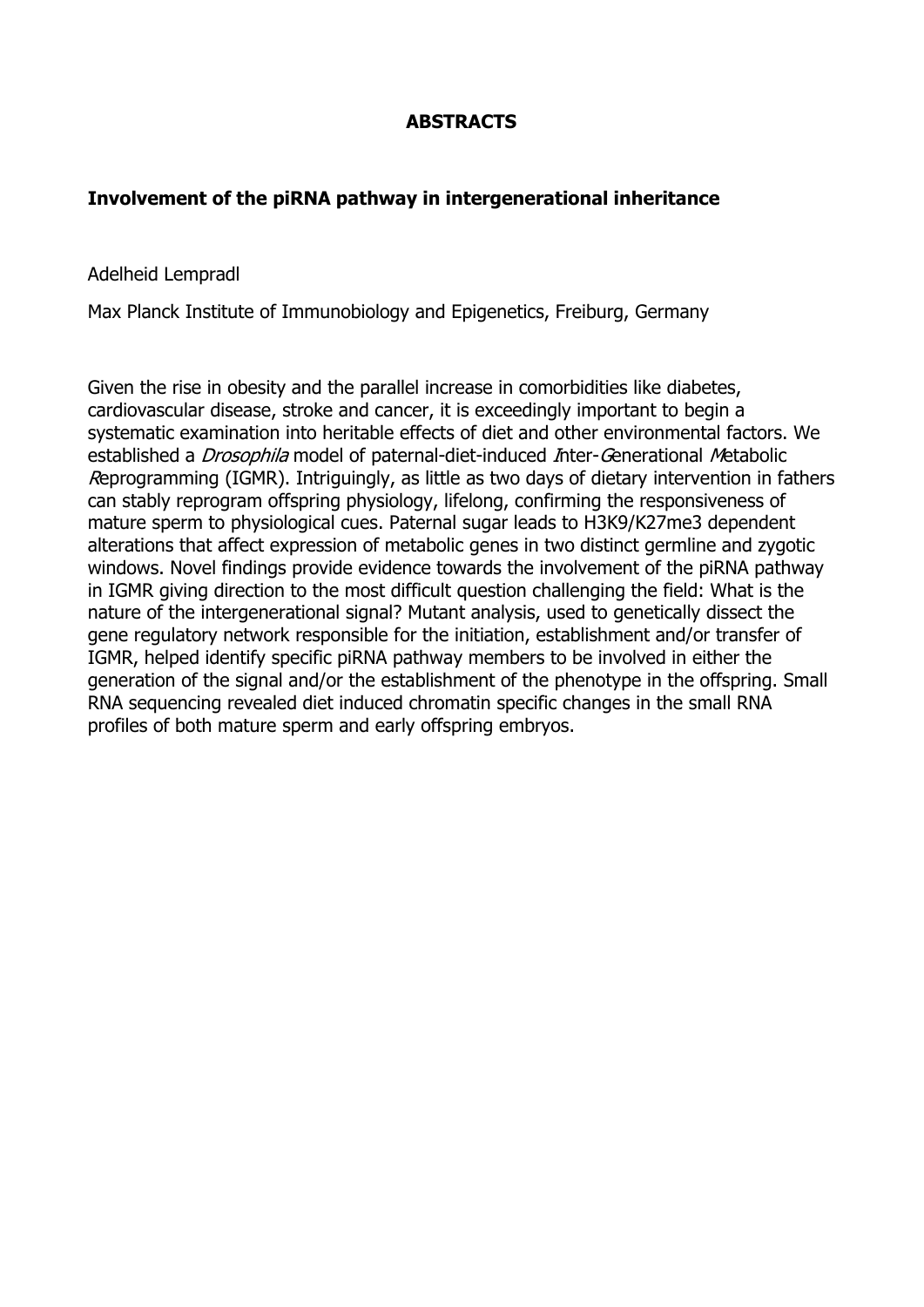#### **Long lasting trans-generational epigenetic transmission of environmental information in an animal**

# **Ben Lehner** (CRG)

A fundamental question in genetics is the extent to which environmentally-acquired information can be transmitted from an animal to its descendants. I will present an example of trans-generational epigenetic inheritance where a temperature-induced change in gene expression lasts for >10 generations in C. elegans. Inheritance is primarily in cis and is associated with a specific heterochromatin modification before the onset of transcription in the embryo. Transmission occurs through both oocytes and sperm. Longlasting chromatin-associated epigenetic memory of environmental change therefore occurs in an animal.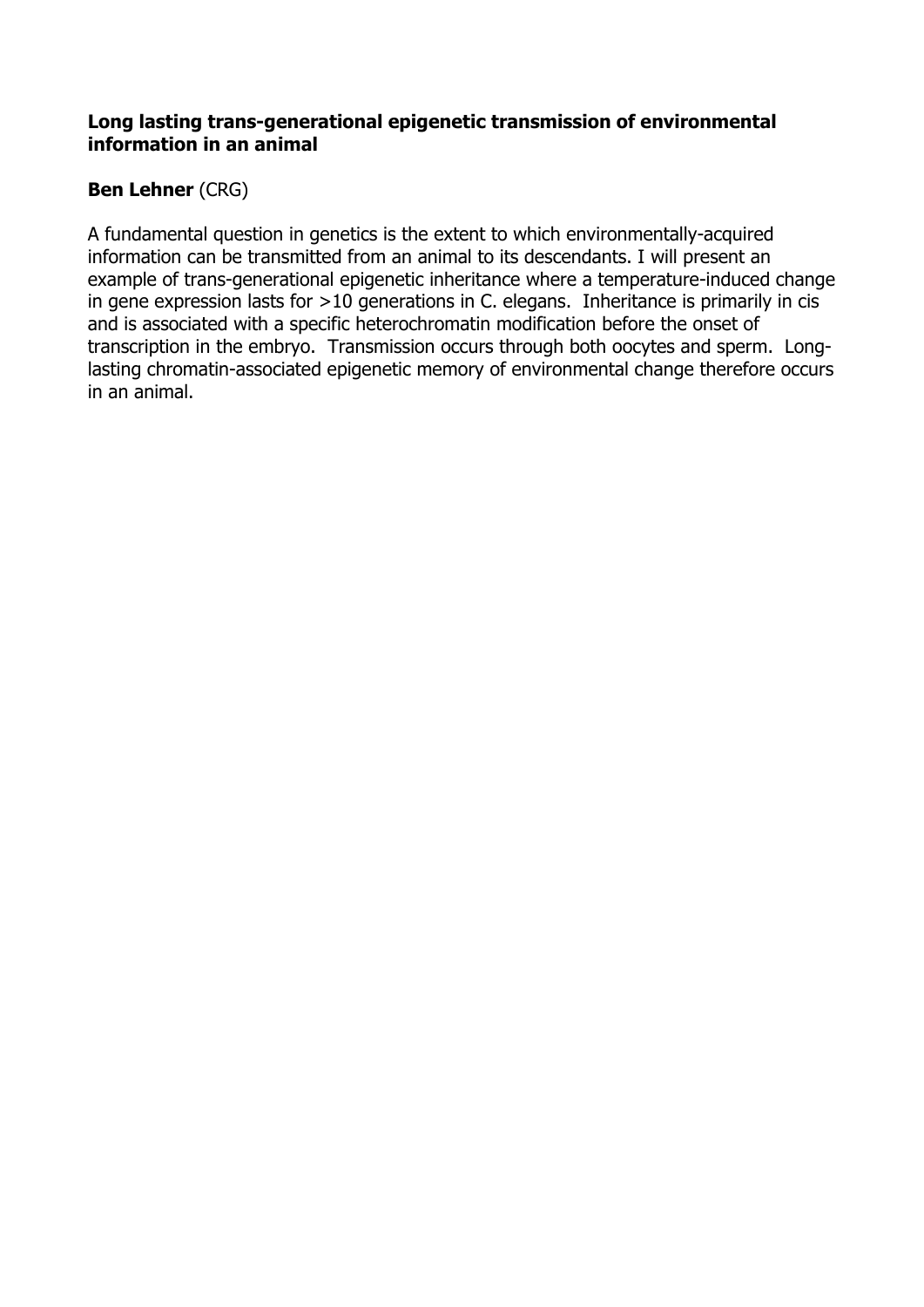#### **Epimutations as a novel cause of congenital disorders**

#### **Ricky S. Joshi<sup>1</sup>**

<sup>1</sup> Icahn School of Medicine at Mount Sinai, New York, NY, USA

Despite the application of arrays, exome- and whole-genome sequencing in patients with multiple congenital anomalies and intellectual disability (ID/MCA), causative mutations can typically be identified in only a minority of cases. We therefore hypothesized that some cases of ID/MCA are instead caused by underlying epigenetic aberrations that dysregulate normal genome function, and that such events would be missed by conventional sequence-based mutation screening. We therefore performed genome-wide DNA methylation profiling in 500 individuals with ID/MCA, all of whom were negative for causative mutations by array CGH, exome- and/or whole genome sequencing. To identify disease-associated epimutations, we screened methylation profiles in disease cases for differentially methylated regions (DMRs) absent in 4,859 controls, identifying 173 epimutations in 118 of the individuals tested (28% of the cohort). Validation studies indicate an 83% true positive rate, and showed that all epimutations represent large methylation changes occurring specifically on one allele. This included seven recurrent DMRs, two of which (*FMR1, MEG3*) already have known disease associations, thus validating our method for detecting pathogenic events. Other recurrent changes include hypo-methylation of the imprinted locus NAA60/ZNF597, likely representing a novel imprinting disorder, and hypo-methylation at the promoter of  $MOV1OL1$ , a gene with an embryonic heart-specific isoform that interacts with the master cardiac transcription factor NKX2.5, in two patients with congenital heart defects. We also identified five patients each carrying an average of 16 *de novo* autosomal DMRs suggesting a global epigenetic disturbance in these cases, and one female with a likely abnormality of X chromosome inactivation characterized by aberrant methylation at dozens of X-linked gene promoters.

We performed a variety of other studies in different cohorts to investigate the nature of epimutations and conclude: (i) The presence of an epimutation is frequently associated with extreme outlier and mono-allelic gene expression, indicating functional consequences comparable to loss-of-function sequence mutations; (ii) Epimutations are generally conserved across multiple different tissues within an individual, validating the use of peripheral blood DNA for the study of ID/MCA; (iii) While a subset of epimutations occur secondary to *cis*-linked regulatory mutations, many others are sporadic *de novo* events that are frequently reset between generations by epigenetic reprogramming during embryogenesis.

Overall we conclude that pathogenic epimutations likely underlie 5-10% of patients with ID/MCA who are refractory to conventional mutation screening approaches, and propose that epigenome profiling represents a promising new avenue for the diagnosis of human disease.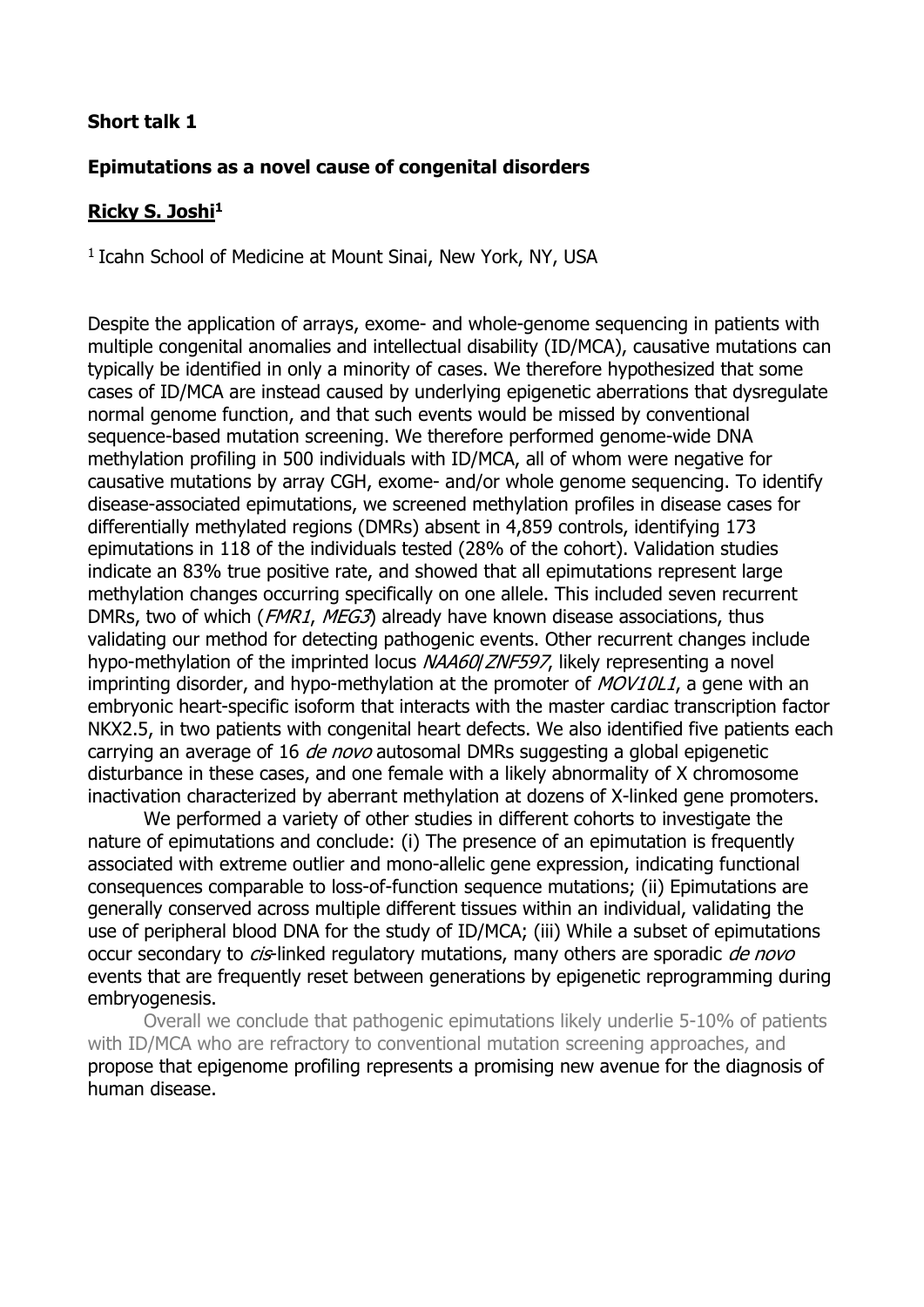# **CYCLIN D1 ONCOGENIC OVEREXPRESSION LEADS TO A GLOBAL TRANSCRIPTIONAL DOWNREGULATION IN MALIGNANT LYMPHOID CELLS**

Robert Albero<sup>1</sup>, Anna Enjuanes<sup>2</sup>, Santiago Demajo<sup>1</sup>, Giancarlo Castellano<sup>3</sup>, Magda Pinyol<sup>2</sup>, Noelia Garcia<sup>1</sup>, Cristina Capdevila<sup>1</sup>, Helena Suarez<sup>2</sup>, Shimada M<sup>4</sup>, Kenosuke Karube<sup>4</sup>, Silvia Bea<sup>1,5</sup>, Ignacio Martin-Subero<sup>1,5</sup>, Elias Campo<sup>1,4,5</sup>, Pedro Jares <sup>5</sup>

<sup>1</sup> Lymphoid Neoplasm Program, Institut d'Investigacions Biomèdiques August Pi i Sunyer (IDIBAPS), Barcelona, Spain.

<sup>2</sup>Genomics Unit, Institut d'Investigacions Biomèdiques August Pi i Sunyer (IDIBAPS), Barcelona, Spain.

<sup>3</sup>Core Biologia Molecular, Hospital Clínic, Barcelona, Spain

4 f Laboratory of Anatomic Pathology, Hospital Clinic of Barcelona, Universiy of Barcelona, Barcelona, Spain.

<sup>5</sup>Centro de Investigación Biomédica en Red de Cáncer (CIBERONC)

E-mail: ralbero@clinic.ub.es

Cyclin D1 is an oncogene frequently overexpressed in human cancers, such as breast cancer, head and neck, colon carcinoma or hematological neoplasm. Among them, mantle cell lymphoma and multiple myeloma present deregulated cyclin D1 expression due to a t(11;14) translocation. Cyclin D1 plays a dual function as cell cycle and transcriptional regulator, although the latter is widely unexplored. In this study, we investigate the transcriptional role of cyclin D1 in lymphoid tumor cells.

Chromatin immunoprecipitation (ChIP) followed sequencing was performed in four established MCL cell lines. RNA-Sequencing (RNA-Seq) and histone ChIP-Seq data were correlated with genomic intervals displaying cyclin D1 binding. Transcriptional downregulation was studied in lymphoblastic cyclin D1 inducible overxpressing models, through cytometric and spectophotometric RNA quantification. RNA Pol II ChIP-Seq was also performed in inducible cell lines in order to study Pol II occupancy upon cyclin D1 expression.

Endogenous cyclin D1 showed widespread binding to active promoters and its overexpression was responsible for a global transcriptional downmodulation. Cyclin D1, instead of showing specific gene activation, seems to globally decrease cell transcription. Total transcriptional reduction correlated with cyclin D1 quantification. Moreover, mantle cell lymphoma and multiple myeloma cell lines displayed an inverse relation of transcription and cyclin D1 quantity. This transcriptional effect was associated with an increased RNA polymerase II pausing in promoters due to cyclin D1 overexpression. This mechanism places the transcriptional machinery in the centre of the oncogenic functions of cyclin D1 in human cancers.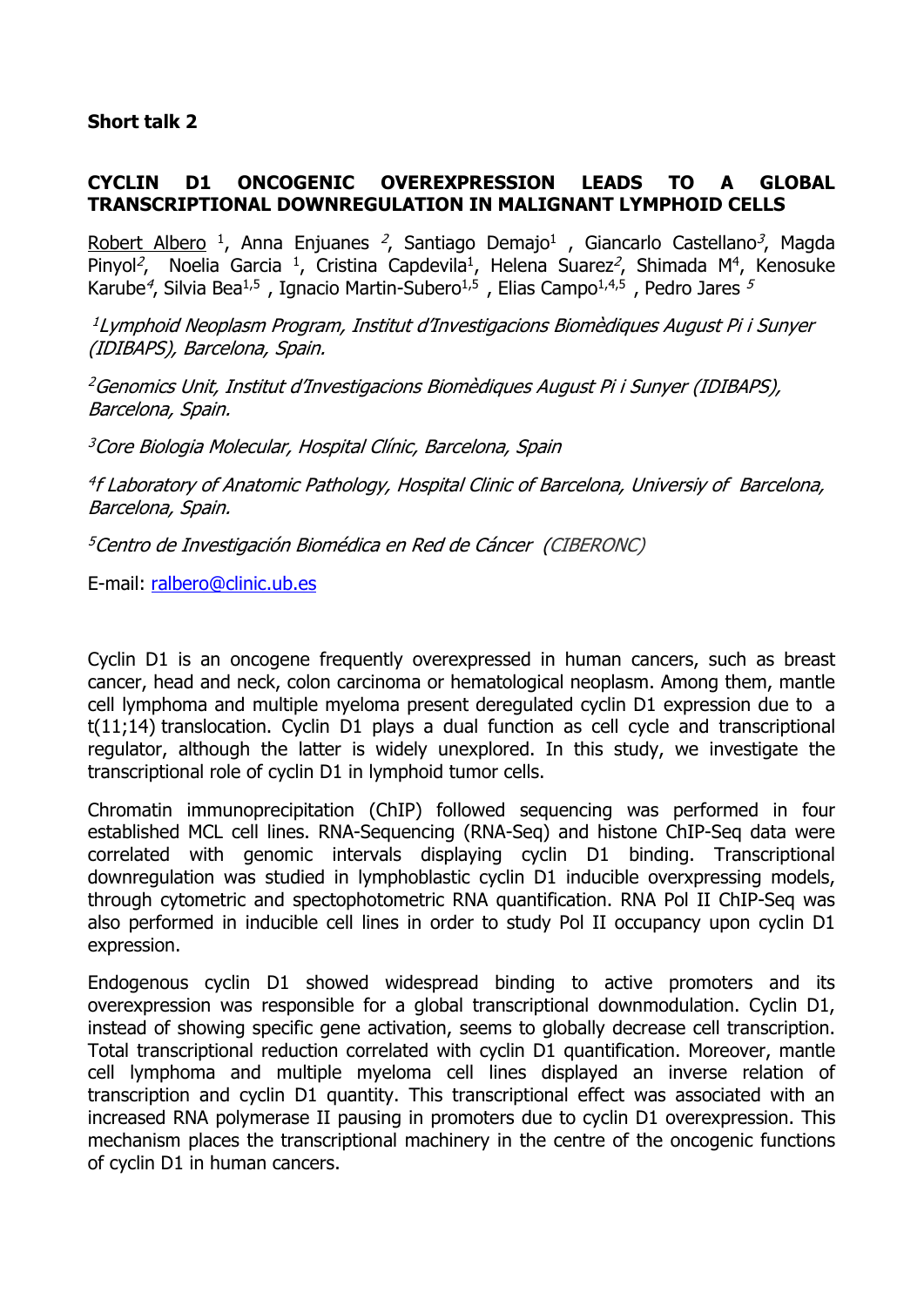#### **Characterization of histone specific H4K5 butyrylation pattern during human spermatogenesis**

Alberto de la Iglesia<sup>1\*</sup>, Ferran Barrachina<sup>1\*</sup>, Afsaneh Goudarzi<sup>2</sup>, Sophie Rousseaux<sup>2</sup>, Saadi Khochbin<sup>2</sup>, Carme Mallofré<sup>3</sup>, Leonardo Rodriguez-Carunchio<sup>3</sup>, Josep Lluís Ballescà<sup>4</sup>, Rafael  $O$ liva $<sup>1</sup>$ </sup>

- 1. Molecular biology of Reproduction and Development Research Group, Institut d'Investigacions Biomèdiques August Pi i Sunyer (IDIBAPS), Faculty of Medicine, University of Barcelona, Barcelona, Spain, and Biochemistry and Molecular Genetics Service, Hospital Clínic, Barcelona, Spain (roliva@ub.edu)
- 2. CNRS UMR 5309; Inserm, U1209; Université Grenoble Alpes; Institute for Advanced Biosciences, Grenoble, F-38700 France
- 3. Department of Pathology, University of Barcelona. Hospital Clínic, Barcelona, Spain
- 4. Clinic Institute of Gynaecology, Obstetrics and Neonatology, Hospital Clínic, Barcelona, Spain

\*Equal contribution

Histone post-translational modifications (PTMs) are epigenetic modifications shown to play a crucial role in chromatin remodeling during the male gametogenic process. The recent finding of histone PTMs acylations other than the well-known lysine acetylation (Kac), such as lysine butyrylation (Kbu), has broadened the field of epigenetic regulation of gene expression during spermatogenesis. Kbu stimulates transcription and is known to directly compete with Kac, being specifically relevant in H4K5, residue in which the acetylationdependent nucleohistone to nucleoprotamine transition is triggered. Given the importance of butyrylation in chromatin remodeling throughout spermatogenesis, the aim of our study is to characterize for the first time the pattern of H4K5bu during the different stages of the human spermatogenic process and to compare it to patients with altered spermatogenesis. To address this issue, immunohistochemistry (IHC) and immunofluorescence (IF) assays were performed in human testicular biopsies and sperm cells, respectively. IHC results in normal spermatogenesis revealed high levels of H4K5bu around the stages of elongated spermatids, a similar behavior than H4K5ac (previously described). This observation supports the hypothesis that in human, as well as previously shown in mouse, a dynamic H4K5bu-H4K5ac competing mechanism would lead to the control of histone-to-protamine transition in male gametogenic cells. Furthermore, IHC in patients with altered spermatogenesis (hypospermatogenesis, spermatogenic arrest or testicular cancer) evidences different deregulations of the described pattern, suggesting that this histone-specific PTM could be involved in the suitable development of spermatogenesis. Briefly, our findings contribute to nourish the knowledge of this nonacetyl acylation during human spermatogenesis supporting a novel competing mechanism of chromatin remodeling required for the histone-to-protamine transition process. Supported by Ministerio de Economía y Competitividad, Fondos FEDER, ISCIII (PI16/00346, PI13/00699), Fundación Salud 2000 (SERONO 13-015) and EUGIN-UB (EU-REP 2014), to RO.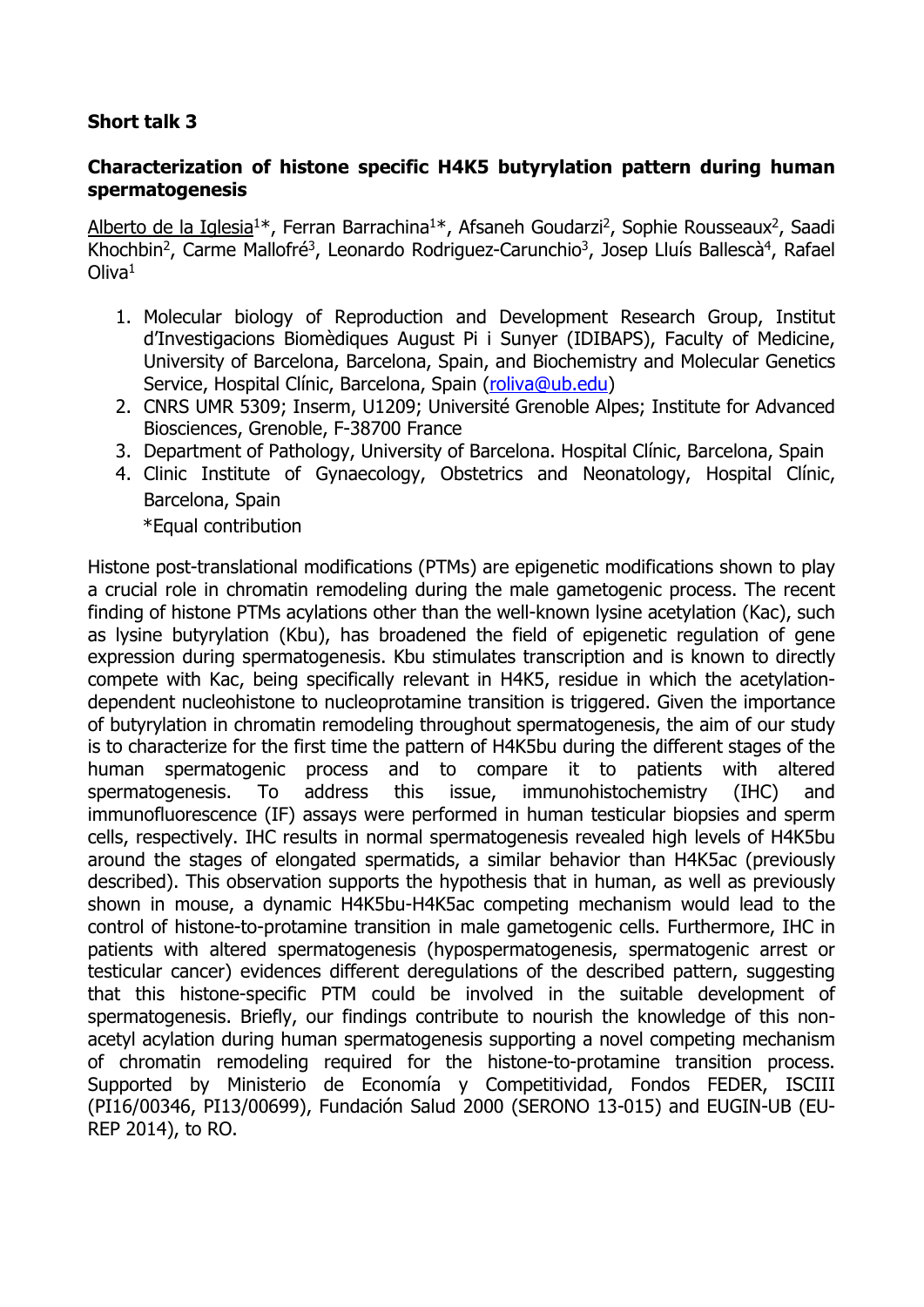#### **The impact of pro-inflammatory cytokines on the regulatory landscape of the pancreatic beta-cells.**

Ramos-Rodríguez M.<sup>1</sup> Raurell-Vila H.<sup>1</sup> Juan-Mateu J.<sup>2</sup>, Eizirik DL.<sup>2</sup>, Pasquali L.<sup>1,3,4</sup>

1 Endocrine Regulatory Genomics, Program of Predictive and Personalized Medicine of Cancer (PMPPC), Germans Trias i Pujol University Hospital and Research Institute, Badalona, Spain.

2 Medical Faculty ULB Center for Diabetes Research and Welbio, Université Libre de Bruxelles (ULB), Brussels, Belgium.

3 Josep Carreras Leukaemia Research Institute, Badalona, Spain.

4 CIBER de Diabetes y Enfermedades Metabólicas Asociadas (CIBERDEM), Barcelona, Spain.

Type 1 Diabetes (T1D) is a chronic autoimmune disease that develops as a consequence of a combination of genetic predisposition and environmental factors. Combined these events trigger an aggressive autoimmune assault against the pancreatic β-cells provoking local inflammation of pancreatic islets (insulitis) and progressive loss of β-cells due to apoptosis.

During early insulitis, inflammation contributes to both the primary induction and secondary amplification of the immune assault with inflammatory mediators contributing to the functional suppression and apoptosis of β-cells. In this context a "dialogue" between the invading immune cells and the target β-cells, mediated by cytokines/chemokines released by both cell populations, is established and subsequently maintained by putative immunogenic signals delivered by dying or "altered" β-cells. Although several advances allowed a partial understanding of the disease physiopathogenesis, the precise mechanisms by which autoimmunity is triggered and aggravated in T1D remain to be clarified.

We have now mapped cis-regulatory networks in pancreatic β-cells exposed to proinflammatory cytokines to identify critical molecular pathways central to the activation and modulation of β-cell survival. By applying genome wide epigenomic analysis we find that exposure to proinflammatory cytokines cause profound changes in the pancreatic β-cells transcriptome and regulatory landscape. We exploit such changes to unmask regulatory networks involved in the pathogenesis of the disease and to uncover genes that could serve as potential biomarkers to monitor the disease progression. To our knowledge these experiments represent a novel approach that will open unexplored paths in the context of the molecular mechanisms underlying T1D.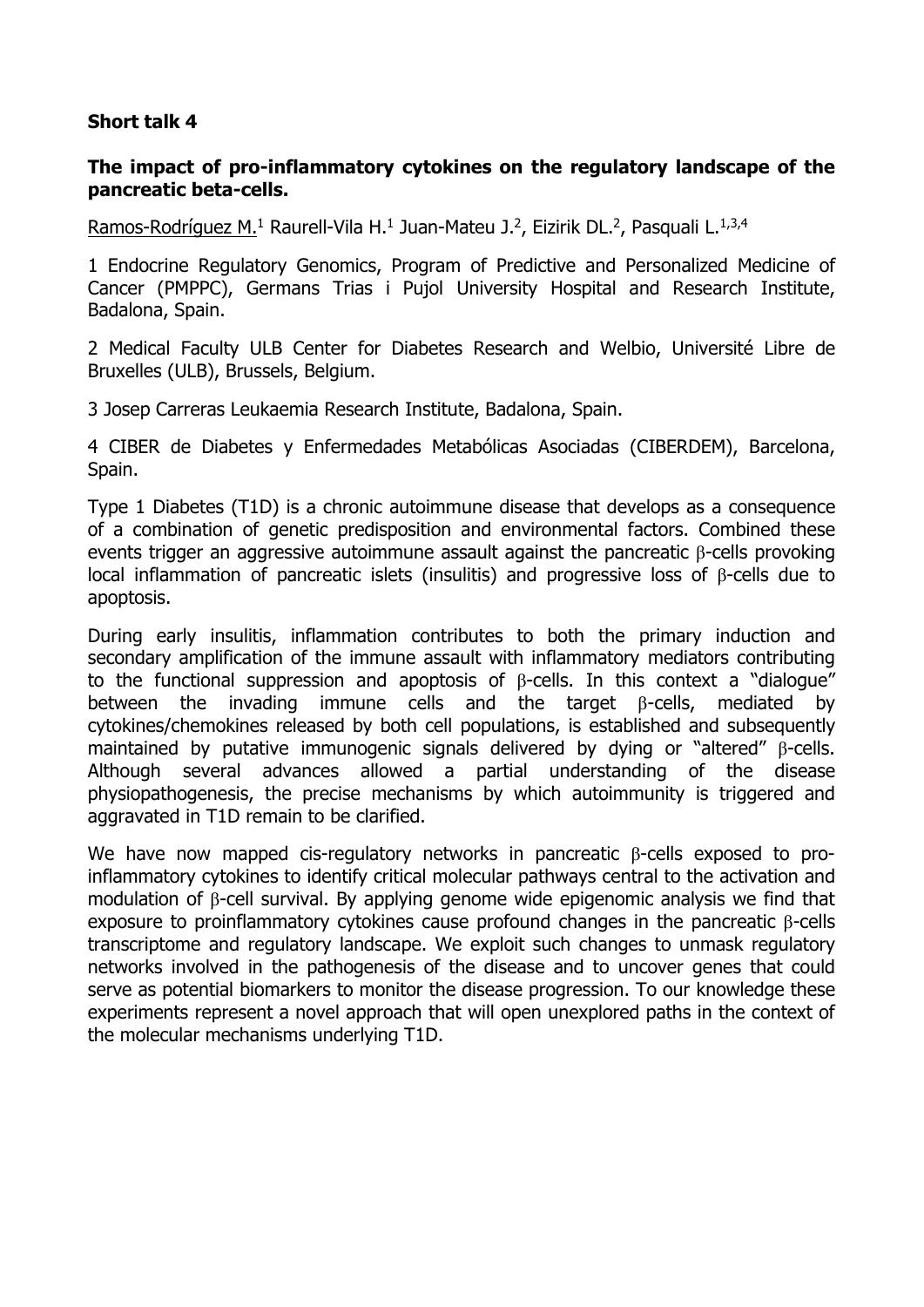#### **CHROMATIN LANDSCAPE AND TRANSCRIPTIONAL PROGRAM OF REGENERATION**

Elena Vizcaya<sup>1</sup>, Cecilia Klein<sup>2</sup>, Carlos Camillieri<sup>1</sup>, Florenci Serras<sup>1</sup>, Roderic Guigo<sup>2</sup>, Montserrat Corominas<sup>1</sup>

<sup>1</sup>Universitat de Barcelona, Genetics, Microbiology and Statistics, Institute of Biomedicine (IBUB), Barcelona, Spain

<sup>2</sup>Centre for Genomic Regulation (CRG), Universitat Pompeu Fabra, Bioinformatics and Genomics, Barcelona, Spain

Regeneration is the ability to renew or reconstruct missing parts. A variety of mechanisms have been proposed to explain regeneration, ranging from stem cells to tissue remodeling, however, a central question is the identification of specific regulatory regions capable to trigger regeneration. *Drosophila* imaginal discs are epithelia that activate a regenerative response upon cell death. We used these epithelia to unveil the transcriptional program as well as the regulatory elements and reorganization of genome architecture responsible for tissue regeneration. Engineered flies allowed us to conditionally induce apoptosis, controlling the time of cell death and the zone to be removed. We report here genomewide chromatin analyses (ATAC-Seq) and RNA-Seq (protein coding and long non coding RNAs) at different time points of regeneration after cell death induction. By integrating the maps of cis-regulatory elements and transcriptomic analyses we have constructed the gene regulatory network, with the aim to identify which regulatory regions are fundamental during the process. Comparison between control discs and discs immediately after cell death shows more regions of accessible chromatin, which correlates with higher number of up-regulated genes detected at the same time point. Both ATAC and RNA profiles tend to be more similar in late regeneration, when the recovery process is almost completed. Based on their presence or absence in control discs we have divided enhancers in developmental or damage-specific and, depending on their position relative to the TSS, classified them in proximal (5kb from the TSS) or distal (more than 5KB from the TSS). Distal enhancers have been linked to clusters of genes that show similar expression profiles, and both can be associated based on their position inside the same Topologically Associated Domains (TADs), meanwhile proximal enhancers tend to fall inside the cluster of co-regulated genes. We have also validated several damage-induced enhancers using reporter fly lines after inducing apoptosis as well as after physical injury. Moreover, Chromatin Conformation Capture analysis (3C) has been used to confirm interacting chromatin loops between regulated genes with distal and proximal enhancers. Our work provides a frame to understand gene expression regulation after damage and confirms that specific regeneration enhancers exist.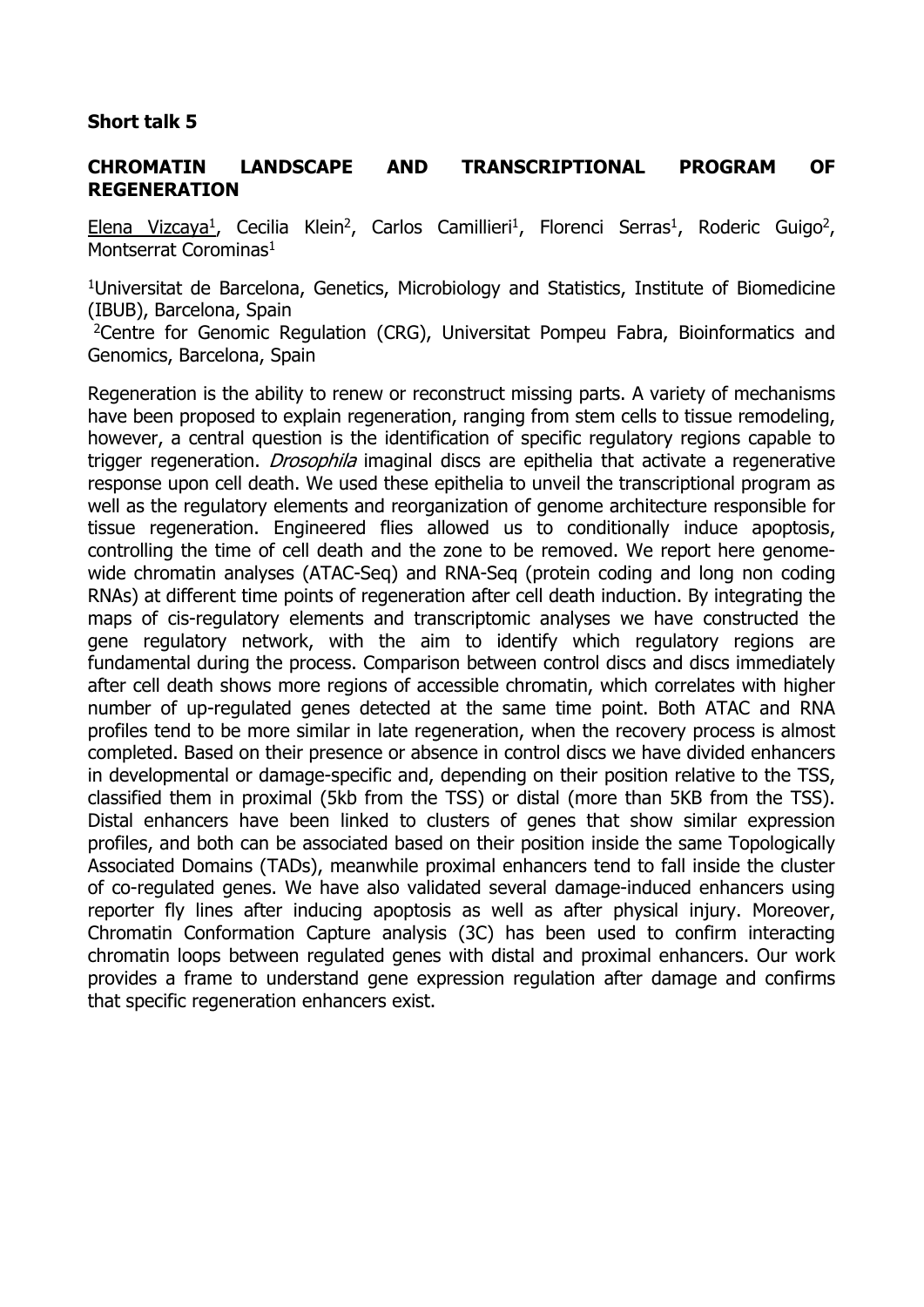#### **Activation and De Novo 3D Looping of a Distant Enhancer Element Leads to SOX11 Oncogene Expression in Mantle Cell Lymphoma**

Authors: Roser Vilarrasa-Blasi1,14, Ana C. Queirós1,14, Renée Beekman2,14, Nuria Russiñol1,2, Giancarlo Castellano2, Julie Blanc3, François Serra3, Sílvia Beà2, Marta Kulis1, Núria Verdaguer-Dot1,2, Anna Enjuanes4, Anke Bergmann5,6, Itziar Salaverría2, Harmen J. G. van de Werken7,8,9, Avik Datta10, Paul Flicek10, Joost Martens11, Hendrik G. Stunnenberg11, Marta Gut3, Marc Marti-Renom3, Ivo G. Gut3, Reiner Siebert5, Elías Campo2,12,13 & José I. Martín-Subero1,2

1Departament de Fonaments Clínics, Universitat de Barcelona, Facultat de Medicina, 08036 Barcelona, Spain; 2Institut d**'**Investigacions Biomèdiques August Pi I Sunyer (IDIBAPS), 08036 Barcelona, Spain; 3Centre Nacional d'Anàlisi Genòmica-Centre de Regulació Genòmica (CNAG-CRG), 08028 Barcelona Spain; 4Unitat de Genòmica, Institut d'Investigacions Biomèdiques August Pi i Sunyer (IDIBAPS), 08036 Barcelona, Spain; 5Institute of Human Genetics, Christian-Albrechts University, 24105 Kiel, Germany; 6Department of Pediatrics, Christian-Albrechts University & University Hospital Schleswig-Holstein, 24105 Kiel, Germany; 7Department of Cell Biology, Erasmus MC, 3015 CN Rotterdam, Netherlands; 8Cancer Computational Biology Center, Erasmus MC, 3015 CN Rotterdam, Netherlands; 9Department of Urology, Erasmus MC, 3015 CE Rotterdam, Netherlands; 10European Molecular Biology Laboratory, European Bioinformatics Institute (EMBL-EBI), Hinxton, CB10 1SD, United Kingdom; 11Radboud Institute for Molecular Life Sciences, 6525 GA Nijmegen, Netherlands; 12Hospital Clínic, Universitat de Barcelona, 08036 Barcelona, Spain; 13Departament d'Anatomia Patològica, Hospital Clínic and Institut d'Investigacions Biomèdiques August Pi i Sunyer (IDIBAPS), Universitat de Barcelona, 08036 Barcelona, Spain 14Co-first author

#### Presenter email: rvilarrasa@clinic.ub.es

Three-dimensional chromatin structure plays an important role in regulating gene expression by bringing remote enhancers in physical proximity with their target genes. Recent reports suggest that oncogene deregulation in cancer can be mediated by the activation of distant enhancers. The oncogene SOX11 is a transcription factor (TF) upregulated in the majority of mantle cell lymphomas (MCLs), but such alteration is not related to genetic aberrations or DNA methylation changes at the gene promoter. We previously identified a distant putative SOX11 regulatory element showing enhancer activity and 3D contacts with the SOX11 gene in a SOX11-positive MCL cell line, but not in a SOX11-negative MCL cell line. Here, to deepen into this phenomenon, we applied HiC-sequencing on these MCL cell lines and observed that this DNA looping was not associated with a shift in topologically associated domain (TAD) boundaries. We then performed ATAC-seq, ChIP-seq for different histone modifications and chromatin state modeling in normal B cells and samples from MCL patients. We observed that the SOX11 promoter is poised in normal naive and memory B cells and SOX11-negative MCLs. In SOX11-positive MCL samples, we identified a strong enhancer activity and two specific chromatin accessible regions. By 4Csequencing we confirmed high 3D contacts between SOX11 locus and the distant enhancer in two other SOX11-positive MCL cell lines and in a SOX11-positive primary MCL case, but not in a SOX11-negative primary MCL case. Interestingly, no 3D contacts were observed in normal B cells, indicating the absence of primed looping at these regions. These results are being currently validated by 3D FISH at the single cell level.

In summary, we provide evidence indicating that aberrant upregulation of the SOX11 oncogene in MCL is associated with de novo activation of a distant enhancer element which interacts at a 3D level with the SOX11 gene.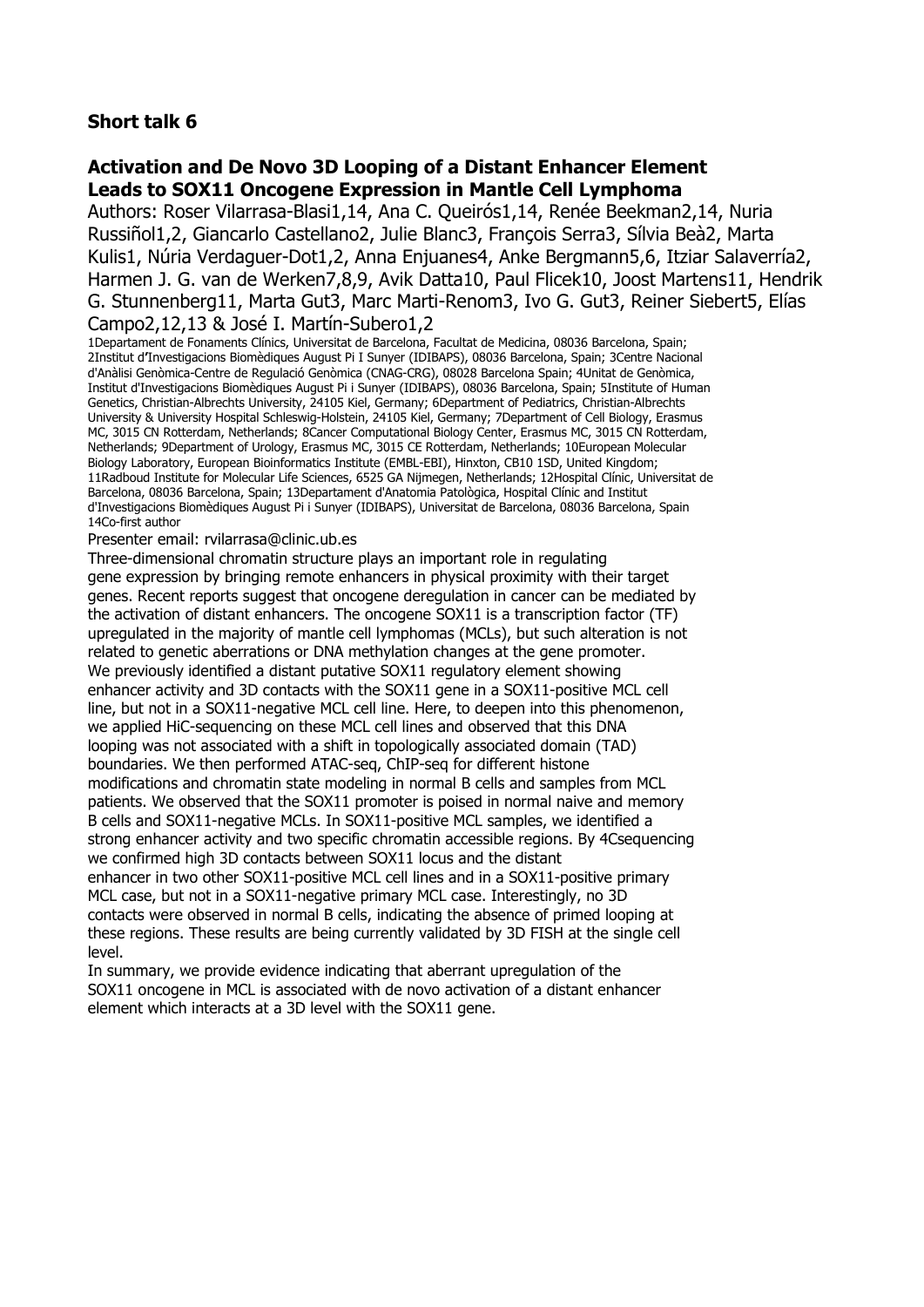#### **PRIMARY CONSTITUTIONAL MLH1 EPIMUTATIONS: A FOCAL EPIGENETIC EVENT**

<u>Estela Dámaso<sup>1</sup></u>, Adela Castillejo<sup>2</sup>, María del Mar Arias<sup>3</sup>, Matilde Navarro<sup>1</sup>, Jesús del Valle<sup>1</sup>, Olga Campos<sup>1</sup>, Anna Fernández<sup>1,</sup> Fernando Setien<sup>4</sup>, Fatima Marín<sup>1</sup>, Daniela Turchetti<sup>5</sup>, Juan de Dios García-Díaz<sup>6</sup>, Maurizio Genuardi<sup>7</sup>, Daniel Rueda<sup>8</sup>, Ángel Alonso<sup>3</sup>, Jose Luis Soto<sup>2</sup>, Megan Hitchins<sup>9</sup>, Marta Pineda<sup>1</sup> and Gabriel Capellá<sup>1</sup>.

- (1) Hereditary Cancer Program, Catalan Institute of Oncology Bellvitge Biomedical Research Institute (ICO-IDIBELL), CIBERONC, L'Hospitalet de Llobregat, Barcelona, Spain;
- (2)Hereditary Cancer Program Valencian Region, Molecular Genetics Laboratory, Elche University Hospital, Elche, Alicante, Spain;
- (3) Genetics Service, Complejo Hospitalario de Navarra,Pamplona, Navarra, Spain;
- (4) Cancer Epigenetics and Biology Program (PEBC), Bellvitge Biomedical Research Institute (IDIBELL), L'Hospitalet de Llobregat, Barcelona, Spain;
- (5) Dipartimento di Scienze Mediche e Chirurgiche, Alma Mater Studiorum Università di Bologna, Bologna, Italy;

(6) Unidad de Genética Clínica, Servicio de Medicina Interna, Hospital Universitario Príncipe de Asturias, Alcalá de Henares, Madrid, Spain;

(7) Genetics Medicine Institute, Catholic University of the Sacred Heart, Rome, Italy;

(8) Hereditary Cancer Genetic Diagnostic Laboratory. Doce de Octubre University Hospital, Madrid, Spain;

(9) Department of Medicine, Division of of Oncology, Stanford University,Stanford, California, United States.

**Introduction:** Constitutional *MLH1* epimutations are an alternative cause for Lynch syndrome, characterized by monoallelic methylation of the  $MLL$  promoter throughout normal tissues, resulting in allele-specific loss of MLH1 expression. While secondary epimutations are caused by an adjacent genetic alteration and are dominantly transmitted, primary epimutations typically arise  $de novo$  and are reversible between generations. The aim of this study was to perform a molecular characterization of constitutional MLH1 epimutations aiming at the elucidation of their causal mechanism.

**Patients and methods:** Twelve carriers of *MLH1* constitutional epimutation (4 of them previously unreported) were recruited. Global methylome analysis was performed using Infinium 450K array (Illumina) in blood DNA from all 12 MLH1 epimutation carriers, 61 Lynch syndrome patients (19 MLH1-mutated) and 42 healthy controls. A variety of sequencing techniques, SNUPE and customized CGH arrays were used to further characterize MLH1 epimutation carriers. Inheritance pattern was determined by MS-MLPA and haplotype analyses.

**Results:** The EPM2AIP1-MLH1 CpG island was the sole differentially methylated region (FDR<0.05) in MLH1 epimutation carriers compared to Lynch syndrome cases or healthy controls, pointing to it as the candidate region to search for the causal mechanism for epimutations. No germline point mutations or structural variants were identified *in-cis* on the methylation-associated allele in 10 epimutation carriers, suggesting these are cases of primary epimutation. In one of these patients, the promoter variant c.-234 -236del was identified in-trans. Small deletions (range size 15-20 Kb) outside the EMP2AIP1-MLH1 CpG island were found in 2 patients (phase unknown). In 5 patients heterozygous at rs1799977 the transcriptional silencing of the methylated allele was evidenced. Intergenerational erasure of the epimutation was demonstrated in two families.

**Conclusions:** Suspected primary constitutional MLH1 epimutations arise as a focal epigenetic event covering the *EPM2AIP1-MLH1* CpG island and are not associated with cis-acting genetic variants. Refined molecular characterization is needed to elucidate the mechanistic basis of  $M L H1$  constitutional epimutations and their heritability/reversibility.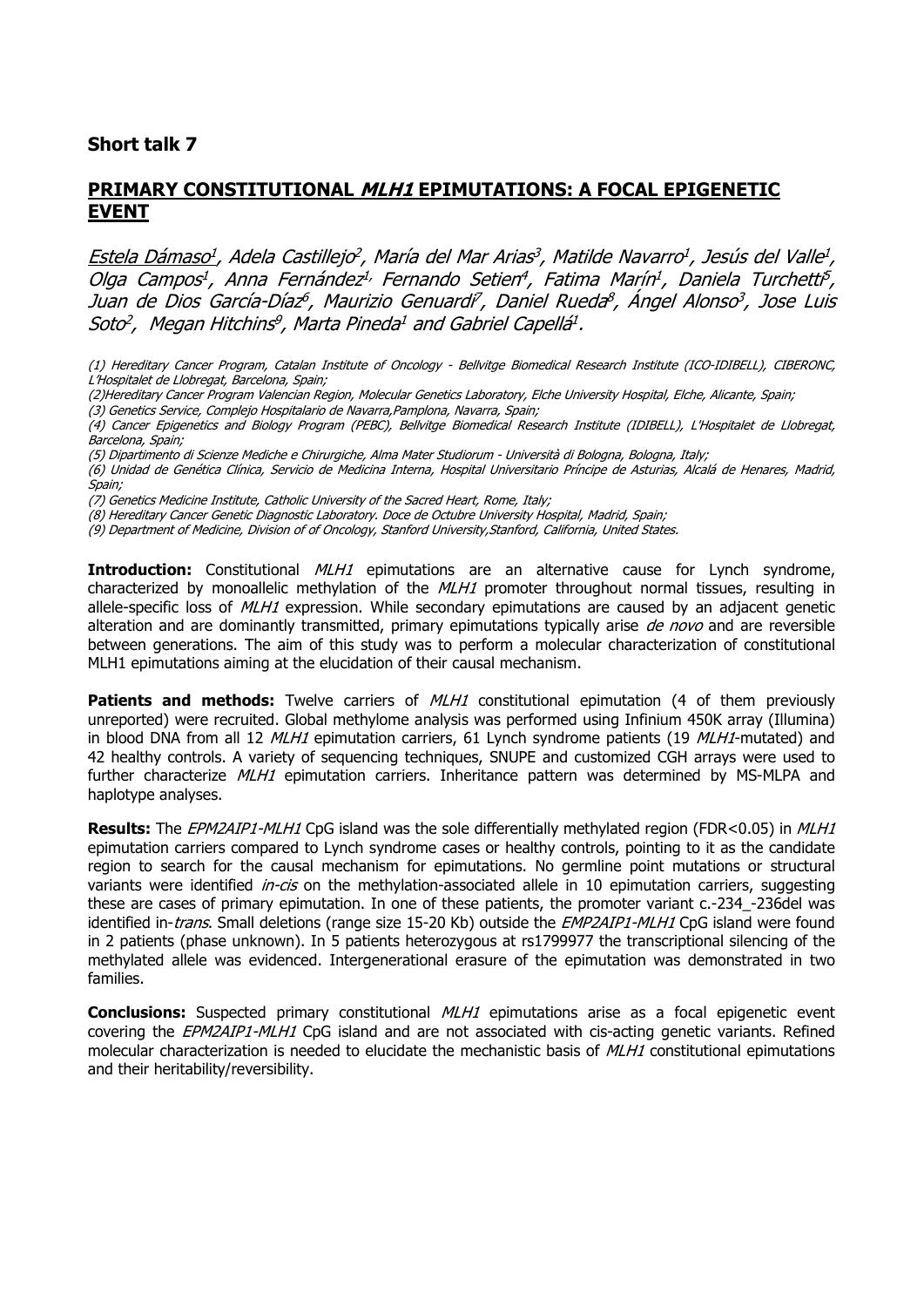#### **A DNA methylation signature associated with metastatic thyroid cancer**

Helena Rodríguez, Núria Villalmanzo, Carles Zafón, Carmela Iglesias, Esther N. Klein Hesselink, Bettien M. van Hemel, Joan Gil, Cristina Montero, Jordi Reverter, Dídac Mauricio, Manel Puig, Mercedes Robledo, Thera Links, Mireia Jordà

- 1. Helena Rodríguez: Program for Predictive and Personalized Medicine of Cancer, Germans Trias i Pujol Research Institute (PMPPC-IGTP), Badalona 08916, Spain; helen.helena1994@gmail.com
- 2. Núria Villalmanzo: Program for Predictive and Personalized Medicine of Cancer, Germans Trias i Pujol Research Institute (PMPPC-IGTP), Badalona 08916, Spain; nvillalmanzo@igtp.cat
- 3. Carles Zafón: University Hospital Vall d'Hebron and Autonomous University of Barcelona, Diabetes and Metabolism Research Unit (VHIR) and Department of Endocrinology, Barcelona 08035, Spain; czafon@vhebron.net
- 4. Carmela Iglesias: University Hospital Vall d'Hebron, Department of Pathology, Barcelona 08035, Spain; ciglesias@vhebron.net
- 5. Esther N. Klein Hesselink: University of Groningen and University Medical Center Groningen, Department of Endocrinology, 9700 RB Groningen, The Netherlands; e.klein01@umcg.nl
- 6. Bettien M. van Hemel: University of Groningen and University Medical Center Groningen, Department of Pathology, 9700 RB Groningen, The Netherlands; b.m.van.hemel@umcg.nl
- 7. Joan Gil: Program for Predictive and Personalized Medicine of Cancer, Germans Trias i Pujol Research Institute (PMPPC-IGTP), Badalona 08916, Spain; jgil@igtp.cat
- 8. Cristina Montero: Hereditary Endocrine Cancer Group, Spanish National Cancer Research Centre (CNIO), Madrid 28029, Spain; cmontero@cnio.es
- 9. Jordi Reverter: Germans Trias i Pujol Research Institute and University Hospital, Department of Endocrinology and Nutrition, Badalona 08916, Spain; reverter.germanstrias@gencat.cat
- 10. Dídac Mauricio: Germans Trias i Pujol Research Institute and University Hospital, Department of Endocrinology and Nutrition, Badalona 08916, Spain; dmauricio.germanstrias@gencat.c
- 11. Manel Puig: Germans Trias i Pujol Research Institute and University Hospital, Department of Endocrinology and Nutrition, Badalona 08916, Spain; mpuigd@igtp.cat
- 12. Mercedes Robledo: Hereditary Endocrine Cancer Group, Spanish National Cancer Research Centre (CNIO), Madrid 28029, Spain
- 13. Thera Links: University of Groningen and University Medical Center Groningen, Department of Endocrinology, 9700 RB Groningen, The Netherlands; t.p.links@umcg.nl
- 14.Mireia Jordà: Program for Predictive and Personalized Medicine of Cancer, Germans Trias i Pujol Research Institute (PMPPC-IGTP), Badalona 08916, Spain; mjorda@igtp.cat

Thyroid cancer is the most common endocrine malignancy and the majority of patients have an excellent prognosis. However, around 20% show a poor outcome. To date, risk stratification is mainly based on clinicopathological features and there are still no effective methods to determine which patients will eventually develop local or distant recurrence. A better understanding of the molecular pathogenesis of the disease will be key.

As in most cancers, in thyroid cancer not only genetic alterations but also epigenetic deregulation play a major role. However, the involvement of DNA methylation in the progression of thyroid cancer is completely unknown. Thus, the aim of this study was to investigate whereas DNA methylation plays a role in the metastatic process of thyroid cancer and can be used to predict the metastatic risk from primary tumors.

Here we performed genome-wide DNA methylation profiling using the Illumina Infinium HumanMethylationEPIC platform on a formalin-fixed paraffin-embedded samples series composed of 68 primary thyroid tumors (30 non-metastatic and 38 metastatic), 18 paired metastases and 15 adjacent normal tissues.

According to previous studies, including ours, we found a close relationship between the methylation profile and the histology and mutational status. Moreover, metastatic tumors were associated with a higher frequency of DNA methylation alterations, and their methylomes were similar to those of the matched metastatic tissues. Most interestingly, we identified a 156 CpG-signature associated with metastatic tumors independently of histology and mutation. These differentially methylated sites were enriched in hypomethylations and over half were located in promoters and enhancers, suggesting their role in gene expression regulation. Further studies are required to investigate their functional implications.

In conclusion, this comprehensive study provides novel insights into the role of DNA methylation in metastatic thyroid cancer as well as potential biomarkers for risk stratification and recurrence.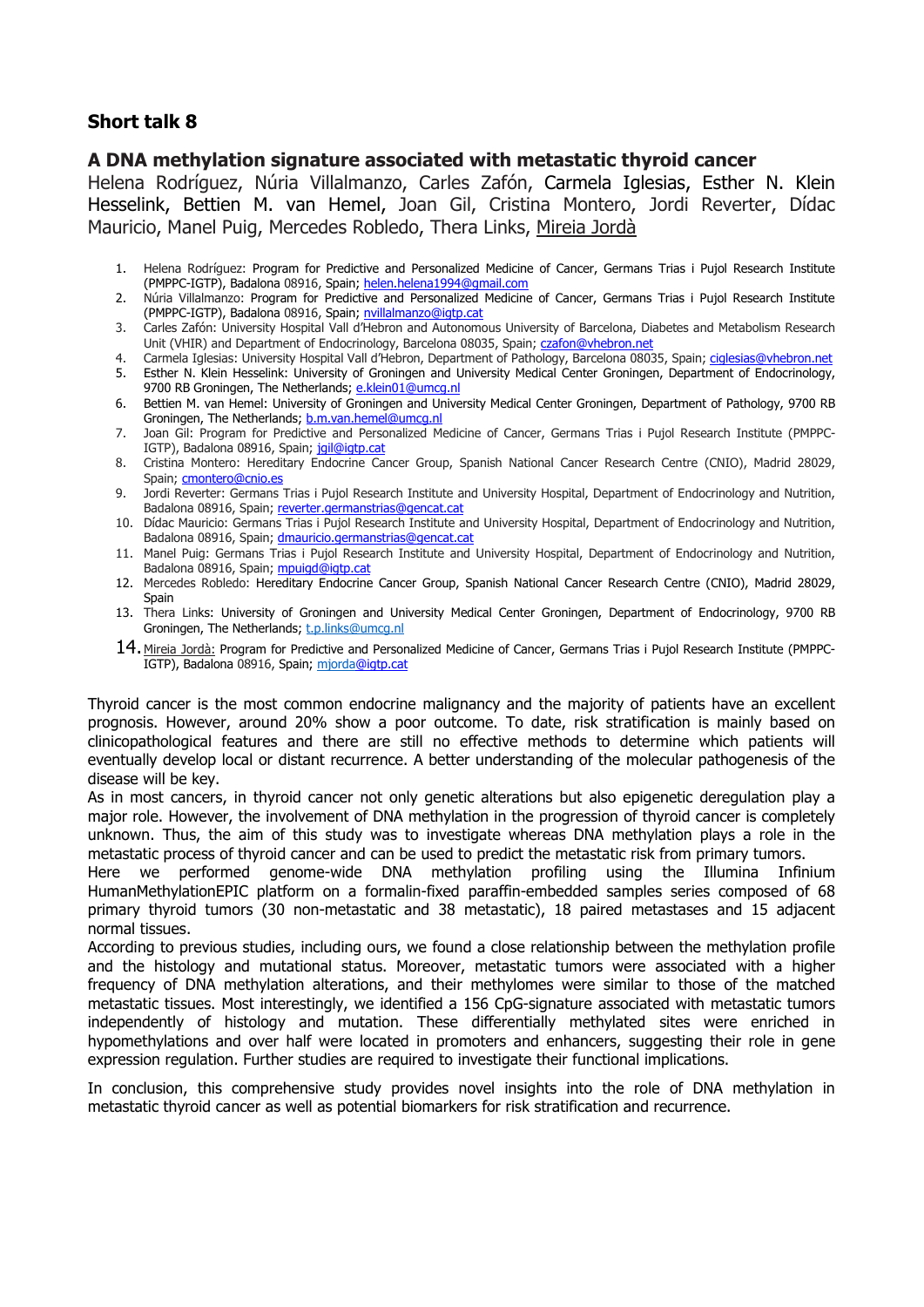## INFLUENCE OF DIET DURING THE DEVELOPMENT OF SAMP8 MICE: EPIGENETIC AND COGNITIVE CHANGES

Vanesa Izquierdo Cadenas, Veronica Palomera-Avalos, Christian Griñan y Mercè Pallàs.

Department of Pharmacology, Toxicology and Therapeutic Chemistry, Faculty of Pharmacy. University of Barcelona

The SAMP8 mouse is one of the nine strains of mice with accelerated senescence (SAM) most used for the study of neurodegenerative diseases, since, has certain characteristics indicative of accelerated aging, such as: loss of hair, changes a cognitive level, increased oxidative stress and impaired precursor protein β-amyloid and tau phosphorylated. Therefore, the objective was to investigate whether a diet rich in resveratrol can potentially make changes both cognitive level as epigenetic in this model. To study these changes different behavioral tests were performed to analyze the cognitive status of the animal and subsequently different molecular tests. The results show that mice whose mothers were fed resveratrol have a cognitive improvement in tests such as NORT and MWM, and that this improvement correlated with improved markers such as oxidative stress and neuroinflammation in hippocampal tissue. There have also been changes at the epigenetic level (DNA methylation, histone acetylation...). So we can conclude that resveratrol consumption by mothers produce epigenetic level changes and these changes to the next generation are transmitted improving producing different molecular mechanisms helping to cognitive improvement SAMP8 mouse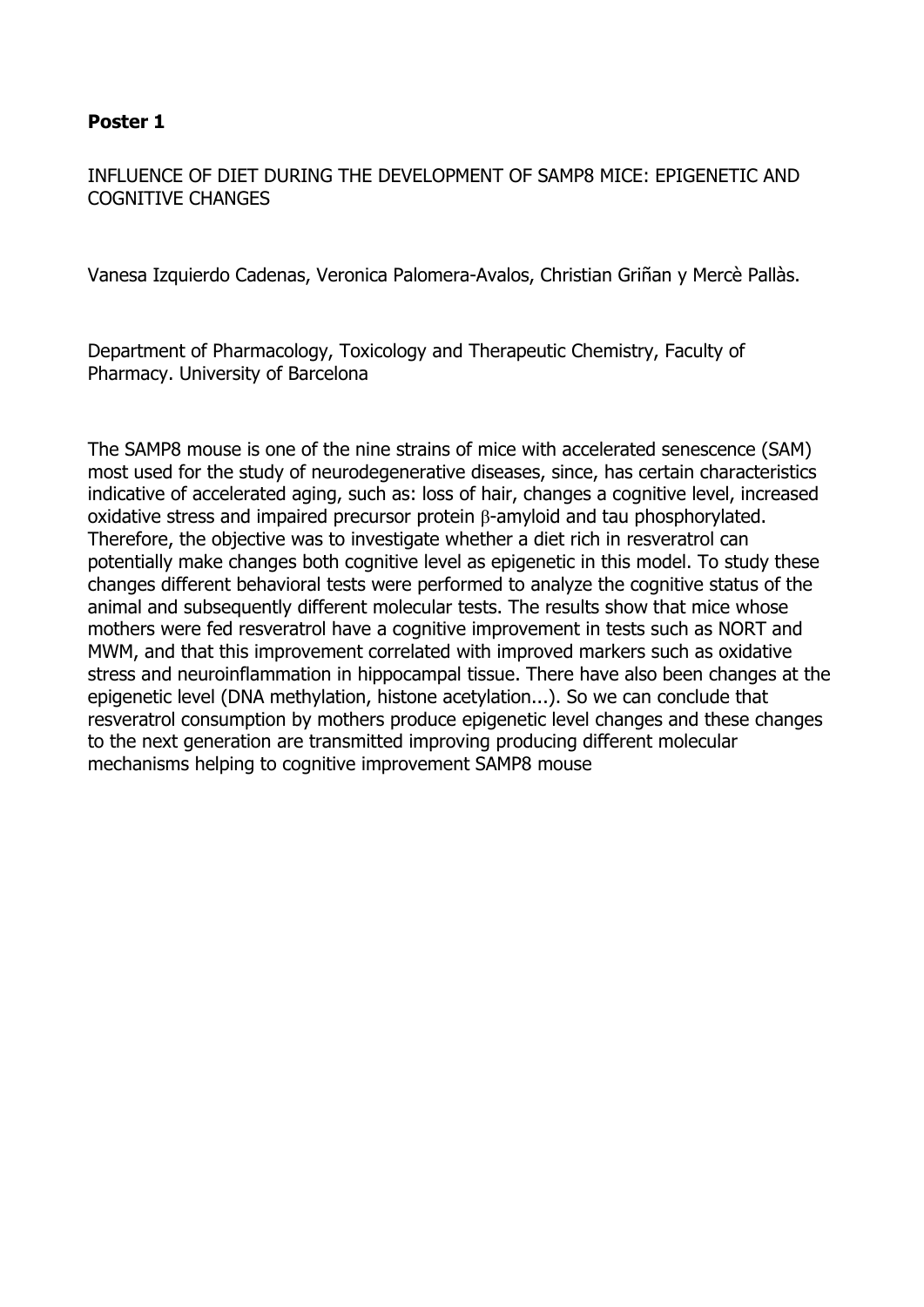#### **Histone H1 depletion triggers an interferon response in cancer cells**

Andrea Izquierdo-Bouldstridge<sup>1,#</sup>, Alberto Bustillos<sup>1,#</sup>, Carles Bonet-Costa<sup>1</sup>, Albert Jordan<sup>1</sup>

<sup>1</sup> Institut de Biologia Molecular de Barcelona (IBMB-CSIC), Barcelona

# These two authors contributed equally to this work.

Seven linker histone H1 variants exist in human somatic cells (H1.1 to H1.5 being expressed in a replication-dependent manner, whereas H1.0 and H1X are replicationindependent), with distinct prevalence depending on the cell type and along differentiation. H1 bind to linker DNA contributing to higher order chromatin compaction. In addition, H1 seems to be actively involved in the regulation of gene expression. It is not well known whether the different variants have specific roles, are distributed differentially along the genome, or regulate specific promoters. We explored this by inducible shRNAmediated knock-down of each of the H1 variants. Thus, specific phenotypes are observed in breast cancer cells depleted of individual histone H1 variants. Moreover, knock-down of each H1 variant alters expression of a different, reduced subset of genes, with more genes being repressed than activated, suggesting a local positive role of H1 on gene expression control. Although H1.2 and H1.4 knock-downs decrease proliferation similarly by arresting cells in G1, H1.2 is the only variant essential for cells to grow in anchorage-independent conditions, being the H1 that alters the most the proliferative and metastatic properties of cancer cells. Combined depletion of H1.2 and H1.4 has a strong deleterious effect in the cancer cells examined, and induces a strong interferon (IFN) response with up-regulation of many IFN-stimulated genes (ISGs), which is not seen in individual H1 knock-downs. Although H1 participates to repress ISG promoters, its activation upon H1 KD is mainly generated by the activation of the IFN response through cytosolic nucleic acids receptors, IFN synthesis and JAK-STAT pathway activation. The IFN response may be triggered by the expression of noncoding RNA generated from heterochromatic repeats or endogenous retroviruses upon H1 KD. In conclusion, redundant H1-mediated silencing of heterochromatin is important to maintain genome stability and to avoid an unspecific growth-inhibiting IFN response.

Moreover, using variant-specific antibodies to H1 and HA-tagged recombinant H1 variants expressed in breast cancer cells, we have investigated the distribution of six H1 variants in promoters and genome-wide. H1 is depleted from promoters depending on its transcriptional status. We show that histone H1 variants are not distributed uniformly along the genome and there are differences between variants, H1.2 being the one showing the most specific pattern and strongest correlation with low gene expression. We conclude that H1 variants are not distributed evenly along the genome and may participate with some specificity in chromatin organization and gene regulation.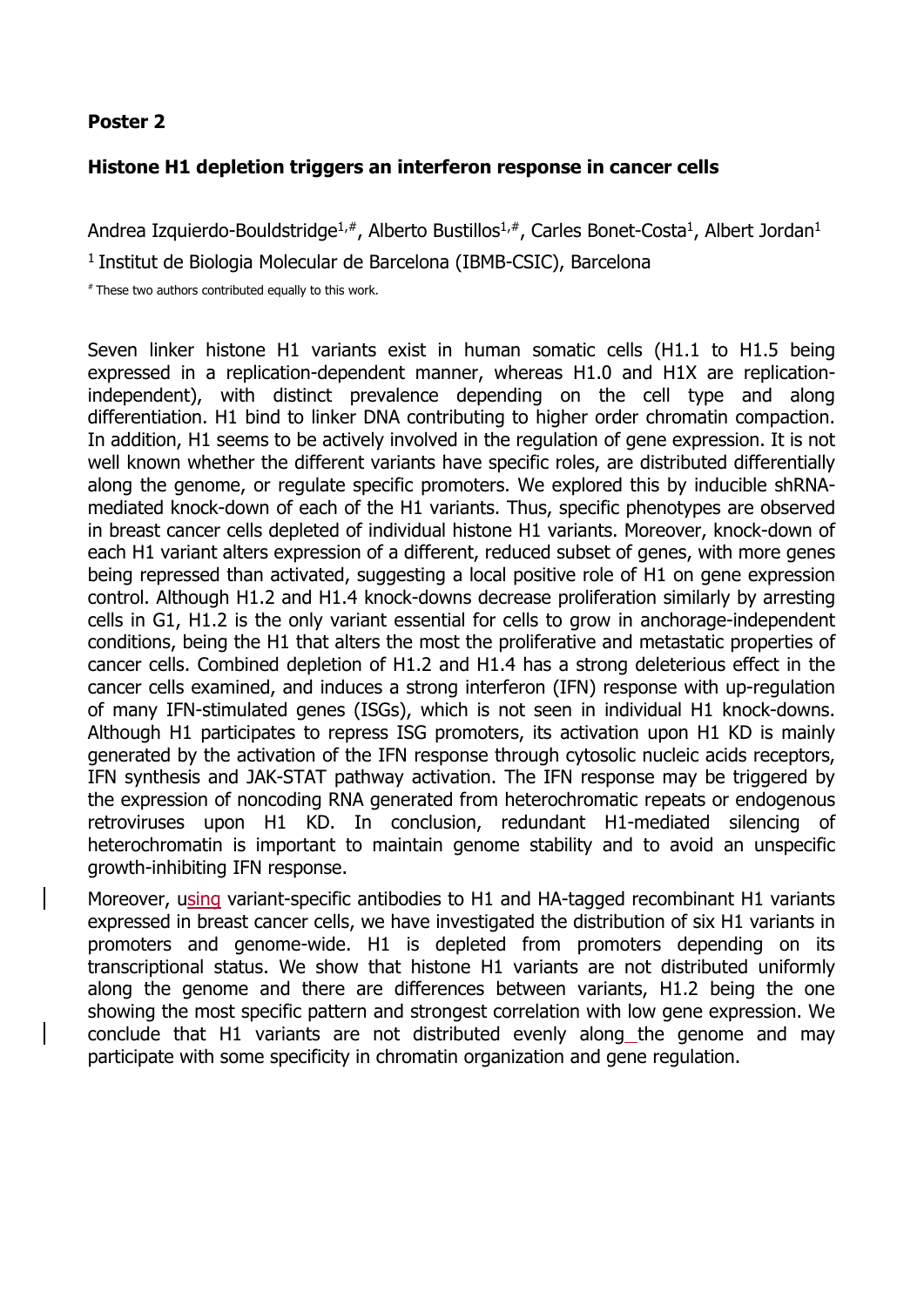## **Unravelling the 3D chromatin topology of human pancreatic islets**

Irene Miguel-Escalada<sup>1,2,\*</sup>, Joan Ponsa<sup>3</sup>, Delphine Rolando<sup>3</sup>, Inês Cebola<sup>3</sup>, Silvia Bonas<sup>1,2</sup>, Jorge Ferrer<sup>1,2,3,\*</sup>.

<sup>1</sup> Genomic Programming of Beta-cells Laboratory, Institut d'Investigacions August Pi i Sunyer (IDIBAPS), 08036 Barcelona, Spain.

<sup>2</sup>CIBER de Diabetes y Enfermedades Metabólicas Asociadas (CIBERDEM), 08036 Barcelona, Spain.

<sup>3</sup> Department of Medicine, Imperial College London, London W12 0NN, United Kingdom. \*miguel@clinic.cat; j.ferrer@imperial.ac.uk

The human genome contains thousands of regulatory elements that are located very far away from their target genes. The recent advent of chromosome conformation capture techniques has shown that enhancer-promoter contacts happen through looping in the 3D space and multiple lines of evidence suggest suggests that alteration of this chromatin topology can lead to ectopic gene expression and disease. There is very little knowledge about the genome-wide interactions occurring in human pancreatic islets and the impact of chromatin topology on a pathogenic condition, such as Type-2 diabetes. We set out to characterize the 3D regulatory landscape of human pancreatic islets, explore what is the linkage between physical contacts and functional interactions, as well as investigate whether this 3D maps can be used to identify the transcriptional targets of type-two diabetes-associated variants.

De-identified human pancreatic islets from organ donors received from European islet isolation centres were fixed and processed to generate ChIP-Seq libraries of CTCF, SMCA1 and MED1 architectural proteins and Hi-C libraries. A sequence capture approach was used to enrich Hi-C libraries for  $\approx 26,000$  annotated coding and non-coding promoters, allowing us to identify significant 3D regulatory interactions genome wide.

We used high-resolution Promoter Capture Hi-C and ChIP-Seq of proteins involved in genomic architecture to investigate all enhancer-promoter interactions occurring in deidentified human pancreatic islets from organ donors. This approach allowed us to characterize the genomic elements contacting with promoters and identify key topological proteins mediating the contacts. We illustrate how this type of dataset can be applied to help identify endogenous targets of T2D-loci.

We identify a network of enhancer-promoter interactions in pancreatic islets, which highlights the complexity of the regulome controlling gene expression and demonstrate the utility of 3D datasets to identify transcriptional targets of disease-associated variants, aiding the understanding of molecular mechanisms underlying T2D.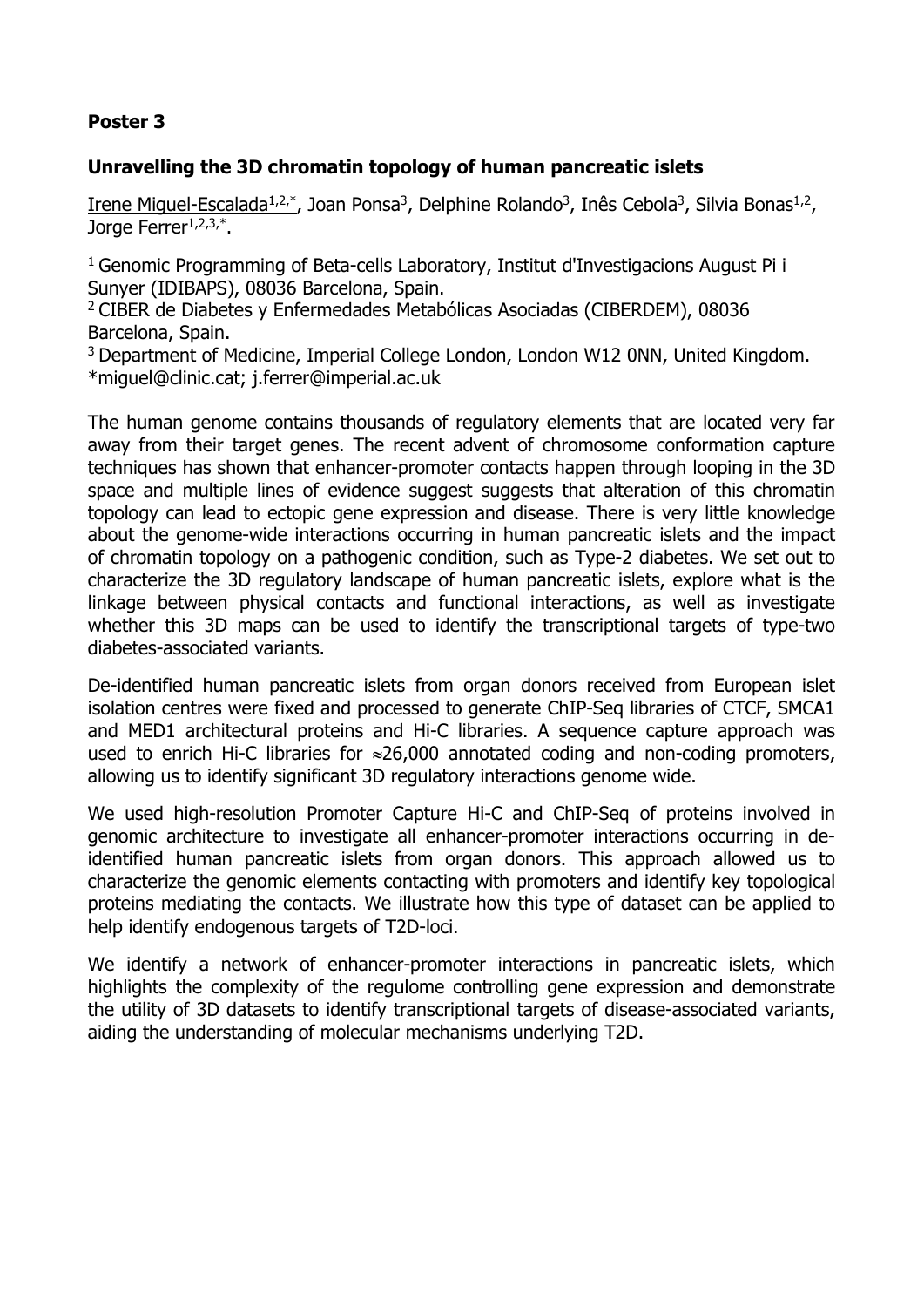**TITLE:** Linker histone H1 prevents R-loop accumulation and genome instability in heterochromatin.

**AUTHORS:** Casas-Lamesa, A.\*1,2, Bayona-Feliu, A. \*1,2, Bernués, J., Azorín, F.

#### **AFFILIATIONS:**

<sup>1</sup>Institute for Research in Biomedicine, IRB Barcelona. The Barcelona Institute of Science and Technology.

2 Institute of Molecular Biology of Barcelona, IBMB, CSIC.

**ABSTRACT:** Linker histone H1 plays a particular prominent role in the structure of chromatin, stabilizing and folding the nucleofilament into higher-order structures. However, little is known about the biology of histone H1. Here, we show that in spite of Drosophila linker histone H1 (dH1) is uniformly distributed along the genome, its depletion preferentially affects expression of heterochromatic elements and induces DNA damage and genome instability in heterochromatin. These defects are due to the accumulation of R-loops (DNA:RNA hybrids) in heterochromatin, which are formed at G1-phase and induce damage during DNA replication. Furthermore, no such effects are observed upon HP1a depletion, which also upregulates heterochromatin expression, indicating that dH1 specifically prevents R-loops accumulation in heterochromatin. Altogether, our results unveil a novel role of histone H1 in preventing R-loop-induced replication stress in heterochromatin and reinforce its essential contribution in the maintenance of genome integrity.

\*Equal contribution.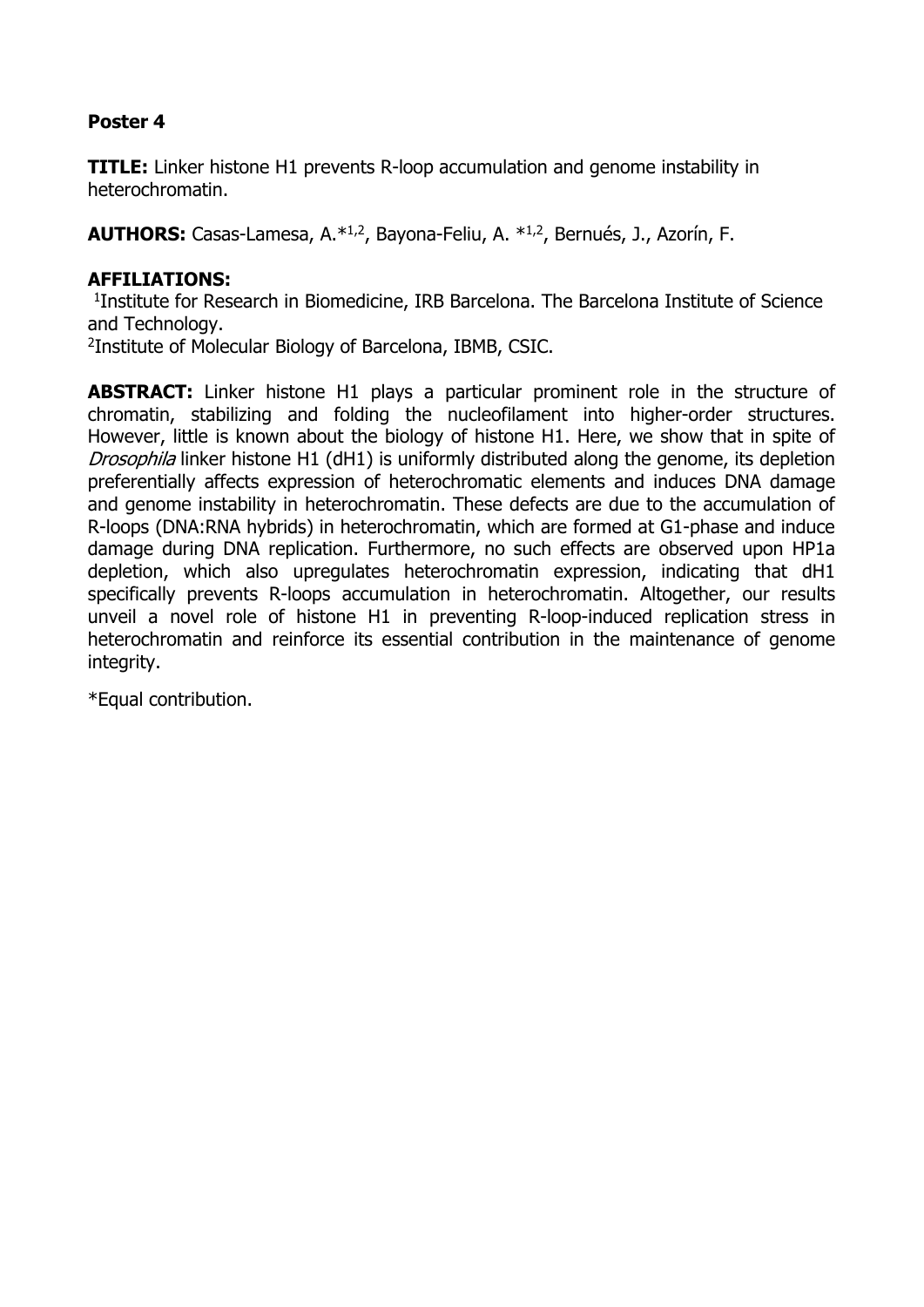#### **Identification of the human sperm protamine post-translational modifications code through LC-MS/MS.**

Ada Soler-Ventura<sup>1\*</sup>, Meritxell Jodar<sup>1</sup>, Ferran Barrachina<sup>1</sup>, Josep Maria Estanyol<sup>2</sup>, Judit Castillo<sup>1</sup>, Josep Lluís Ballescà<sup>3</sup>, Rafael Oliva<sup>1</sup>

<sup>1</sup>Molecular biology of Reproduction and Development Research Group, Institut d'Investigacions Biomèdiques August Pi i Sunyer (IDIBAPS), Faculty of Medicine, University of Barcelona, Barcelona, Spain, and Biochemistry and Molecular Genetics Service, Hospital Clinic, Barcelona, Spain. <sup>2</sup>Proteomics Unit, Scientific Technical Services, University of Barcelona, Barcelona, Spain.<sup>3</sup>Clinic Institute of Gynecology, Obstetrics and Neonatology, Clinic Hospital, Barcelona, Spain.

\*E-mail: ada.soler.ventura@gmail.com

Protamine 1 (P1) and protamine 2 (P2) family components are the most abundant sperm nuclear proteins packing and structuring the majority of the paternal DNA in mammals. Recently, the use of liquid chromatography followed by tandem mass-spectrometry (LC-MS/MS) has identified post-translational modifications (PTMs) in both protamines from human and mice sperm pools. Although little is known about protamine PTMs, it is suggested the existence of a protamine code similar to the well-known histone code with a potential role in infertility and early embryogenesis. The aim of this ongoing study is to identify the human protamine PTMs in controls using LC-MS/MS. A combination of two LC-MS/MS strategies has been selected to study the PTMs present in the small arginine-rich protamines. The first strategy is based on intact protein top-down LC-MS/MS (exclusion criteria set to 20 ppm) followed by amino acid sequencing to localize the protamine modified residues. The second strategy is based on protamine digestion followed by peptide-based bottom-up LC-MS/MS and confirmation of the modified residues through its comparison with synthetic peptides. Preliminary results from the set-up of intact protein top-down LC-MS/MS has enabled to detect intact proteins potentially corresponding to native P1, P1 mono-phosphorylated and P1 di-phosphorylated in the proteins extracted from a single sperm sample from one male. Sequencing of P1 phosphorylations will reveal the unique or uncommitted positions of the modified residues. In order to reduce the complexity of the intact protein in the top-down LC-MS/MS approach, we have also determined the best conditions for proteinase K digestion, instead of standard trypsin digestion. Once the detection of the LC-MS/MS protamine PTMs becomes standardized it will have the potential to shed new light into the relationships between the protamine PTMs profile and the pathogenesis of male infertility and embryogenesis, as well as its potential epigenetic role. Supported by Ministerio de Economía y Competitividad, Fondos FEDER, ISCIII (PI16/00346, PI13/00699), Fundación Salud 2000 (SERONO 13-015) and EUGIN-UB (EU-REP 2014), to RO.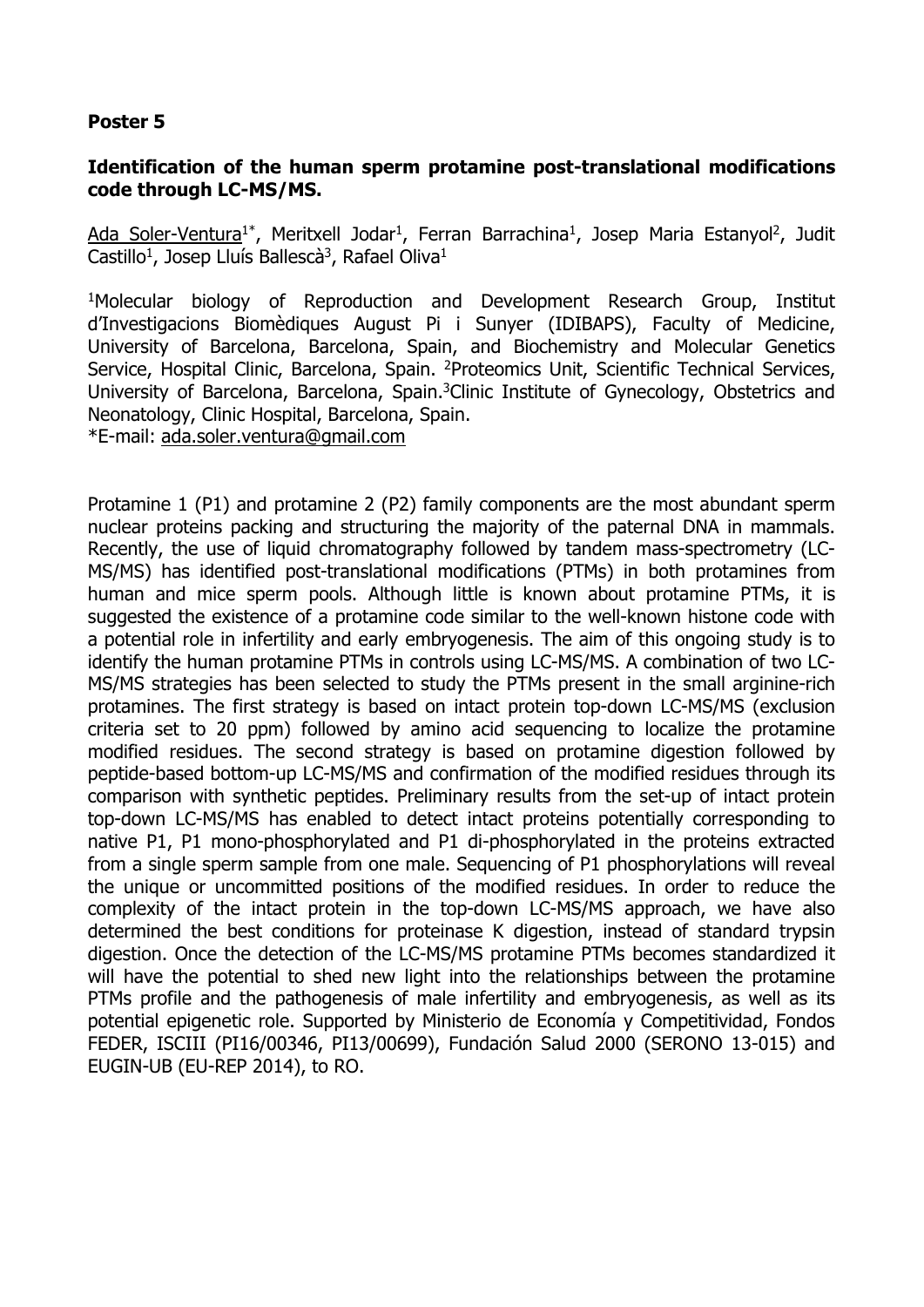# **CHARACTERISATION OF THE ZEBRAFISH 3D GENOME**

Noelia Díaz<sup>1</sup>, Benjamín Hernández-Rodríguez<sup>1</sup>, Kai Kruse<sup>1</sup>, Juan M. Vaquerizas<sup>1</sup>

1. Max Planck Institute for Molecular Biomedicine, Röntgenstraße 20, 48149 Münster, Germany.

Presenter e-mail: noelia.diaz@mpi-muenster.mpg.de

The hierarchical organisation of chromatin within the interphase nucleus plays a key role in regulating gene expression. In species ranging from human to worm, the genome adapts a specific topology into compartments and topologically associating domains. This domain-based organization of the genome seems to be strongly conserved across species, even if the main actors differ. In Zebrafish, the 3D structure and conformational changes of its genome have remained elusive - in part due to its genome duplication event and the presence of ohnologous genes scattered throughout its genome. Here, we present the first set of genome-wide chromatin conformation capture (Hi-C) studies of the zebrafish genome at a 10kb resolution. We were able to characterize the structural features of chromatin topology using interaction maps obtained at 48 hours post fertilization. We show how chromatin in fish embryos has a similar organization as other higher eukaryotes with topological domains readily apparent at the megabase scale. Our results provide a first insight into the three dimensional organization of chromatin in zebrafish and open the door to further studies on conformational aspects of zebrafish chromatin.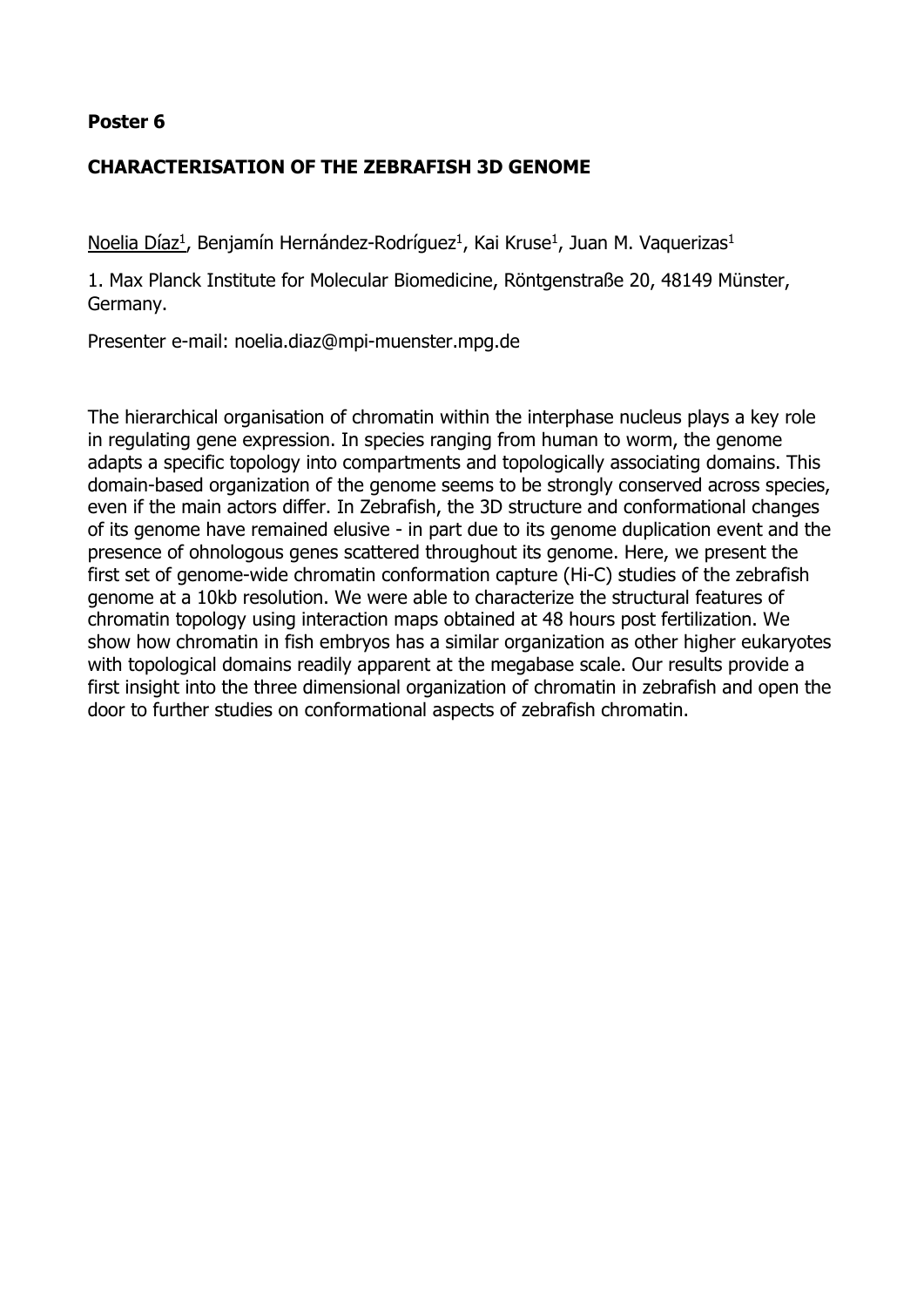# **Age-related DNA methylation changes in somatic and gonadal tissues of teleost fish (European sea bass)**

Dafni Anastasiadi and Francesc Piferrer

Institute of Marine Sciences (ICM-CSIC).

Passeig Marítim, 37–49, 08003 Barcelona

dafanast@icm.csic.es

In animals, age-related changes in DNA methylation occur. In general, there is global genomic hypomethylation accompanied by CpG-specific hypermethylation as a result of intrinsic and extrinsic influences. Mammalian epigenetic clocks have been suggested and used that estimate the biological age independently of the tissue tested. In fish, ageing studies based on epigenetic changes are scarce, while in fisheries and fish population studies there is a need for accurate estimation of age for which epigenetic biomarkers can be candidates. Here, we suggest CpG loci exhibiting decreasing or increasing methylation with age as potential piscine biomarkers of age. We used individuals from three different age classes comprising the reproductively immature and the senescent phase of a marine teleost fish, the European sea bass, to inquire the methylation status of the regulatory regions of important genes. For this inquiry, we successfully developed a low-cost highresolution PCR-based NGS protocol applied in 22 genes and 36 samples. We found genespecific ranges of DNA methylation that were affected by tissue identity and age. Furthermore, we fitted the elastic net regularization paths for generalized linear model in order to identify the minimum CpG number sufficient to predict the fish age. A minimum of 10 CpGs, out of 301 tested in total (3.3%), distributed in 6 genes, were enough to explain the age of the fish. Importantly, CpGs with clear increasing or decreasing tendencies in DNA methylation with age were detected and the youngest fish mean methylation matched with  $\sim$ 1 year old fish from an independent experiment. The sum of the suggested CpGs can serve as a guide to focus the efforts for the development of an accurate intertissue piscine epigenetic clock.

Supported by MINECO grant AGL2013-41047-R "Epifarm" to FP.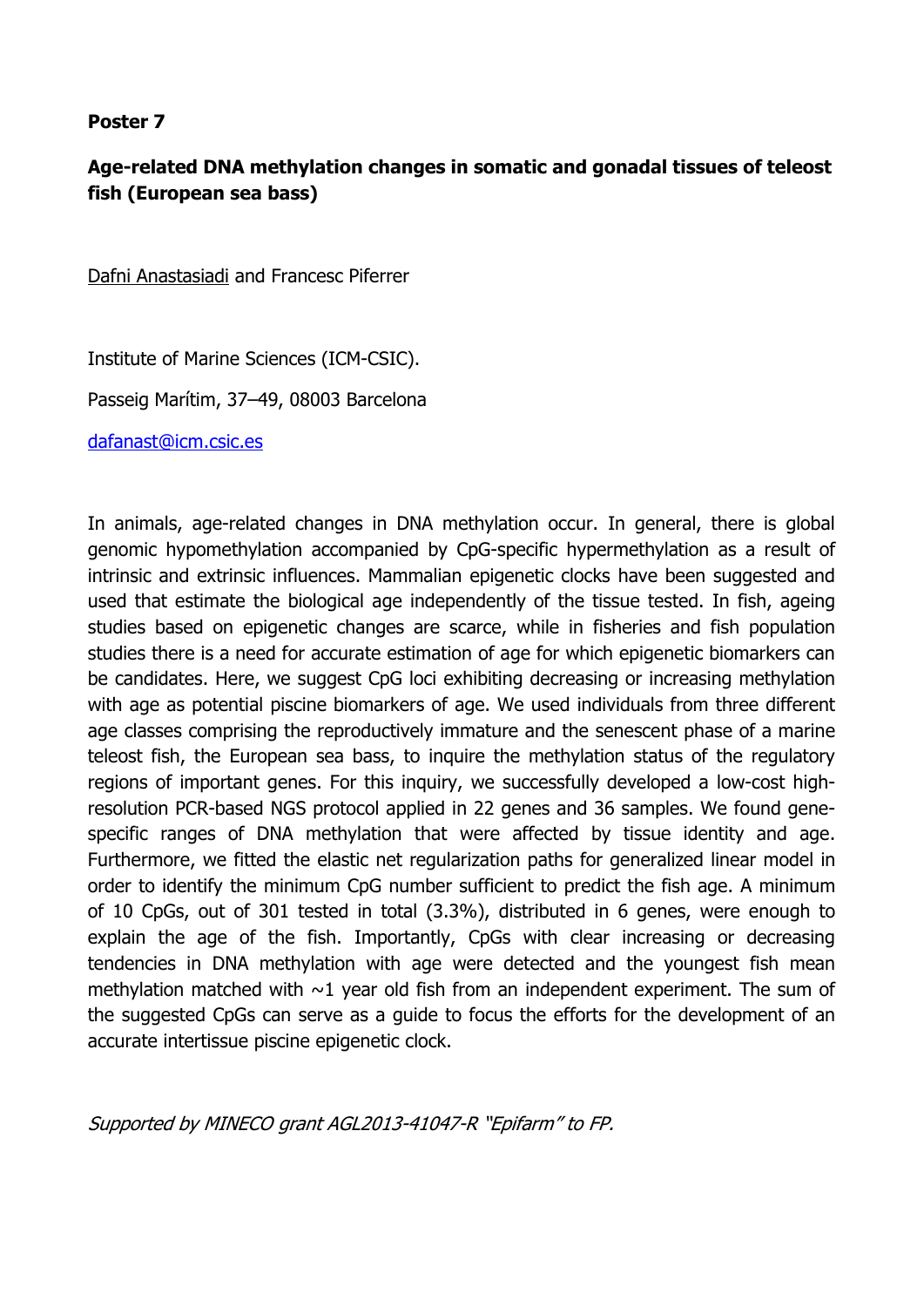### **Effects of the expression of the Drosophila embryonic linker histone dBigH1 on the epigenetic state of chromatin**

Climent-Cantó P., Carbonell A., Azorín F.

Institute of Molecular Biology of Barcelona, CSIC

Institute for Research in Biomedicine, IRB Barcelona. The Barcelona Institute for Science and Technology

Baldiri Reixac, 10. 08028 Barcelona. Spain

e-mail: paula.climent@irbbarcelona.org

#### **Abstract**

Linker histone H1 is one of the main components of chromatin. Histone H1 binds to the nucleosome core particle at the exit/entry sites of linker DNA. It stabilizes the nucleosome and facilitates the folding of the chromatin fiber to form higher-order structures. Histones H1 are a highly heterogeneous group of proteins and several embryonic and germilinespecific H1 variants have been found in metazoans. However, the complexity of these proteins is reduced in *Drosophila melanogaster* since only one somatic dH1 variant and a second embryonic one, dBigH1, have been described. dBigH1 is expressed in the early embryo during precellular stages, when dH1 is absent and the zygotic genome is silent. Upon cellularization, when activation of the zygotic genome (ZGA) occurs, dBigH1 is replaced by somatic dH1 in all cells except in primordial germ cells. Previous studies have shown that dBigH1 is essential for proper ZGA since a dBigH1 loss-of-function mutant shows premature ZGA. However, how dBigH1 represses transcription is not known. Here, we show the effect in somatic dH1 and different epigenetic marks upon overexpression of dBigH1 in *Drosophila* S2 cells.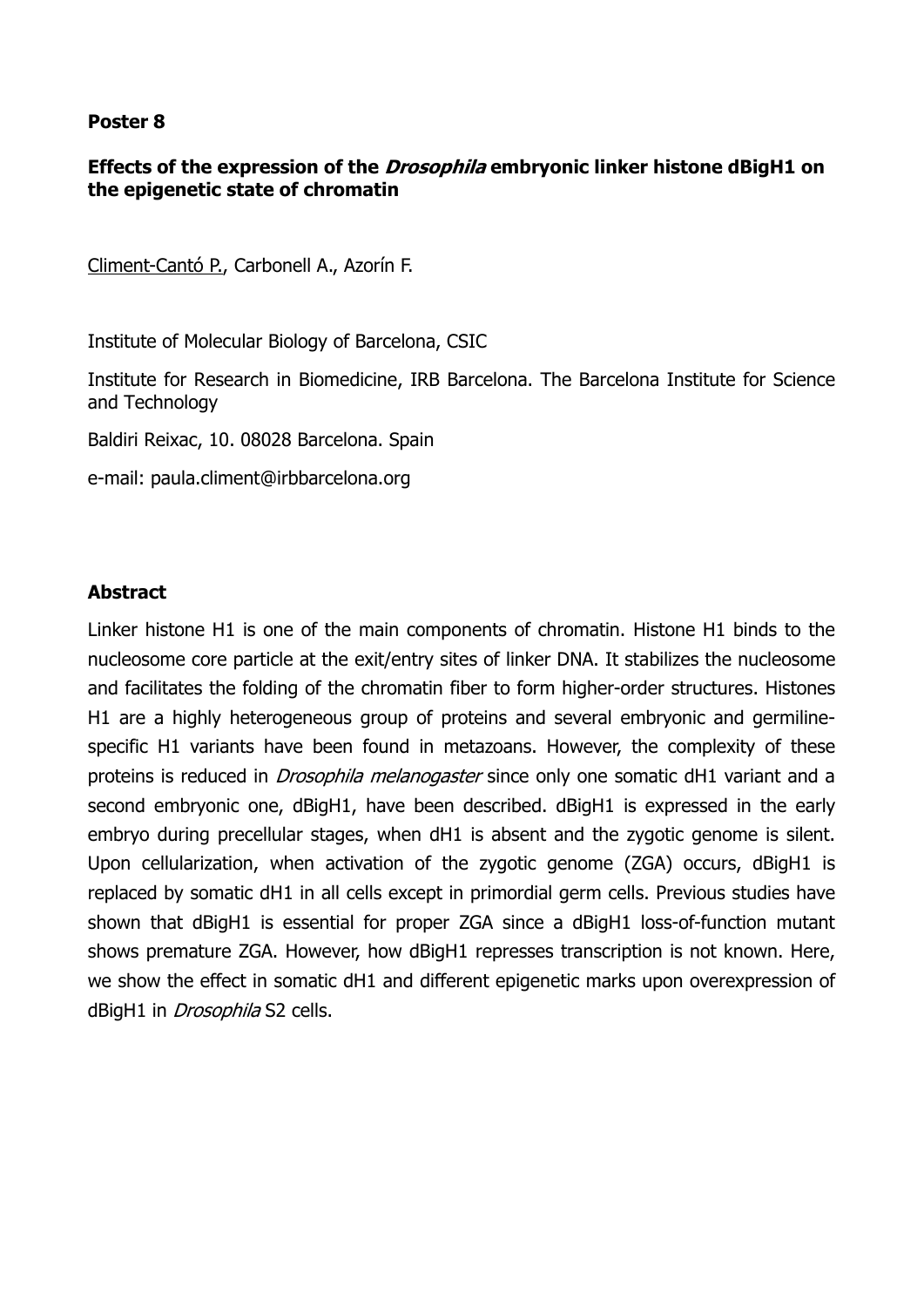#### **The germline linker histone dBigH1 and the translational regulator Bam form a repressor loop essential for male germ stem cell lineage differentiation.**

Albert Carbonell<sup>1,2</sup>, Salvador Pérez-Montero<sup>1,2</sup>, Paula Climent-Cantó<sup>1,2</sup>, Oscar Reina<sup>2</sup> and Fernando Azorín $1,2,*$ 

1 Institute of Molecular Biology of Barcelona, CSIC

2 Institute for Research in Biomedicine, IRB Barcelona. The Barcelona Institute for Science and Technology.

Drosophila spermatogenesis constitutes a paradigmatic system to study maintenance, proliferation and differentiation of adult stem cell lineages. Each *Drosophila* testis contains 6-12 germ stem cells that divide asymmetrically to produce gonialblast cells that undergo four transit-amplifying (TA) spermatogonial divisions before entering spermatocyte differentiation. Mechanisms governing these crucial transitions are not fully understood. Here, we report the essential role of the germline linker histone dBigH1 during early spermatogenesis. ChIPseg analyses suggest that dBigH1 is a general silencing factor that represses Bam, a key regulator of spermatogonia proliferation that is silenced in spermatocytes. Reciprocally, Bam represses dBigH1 during TA-divisions. This doublerepressor mechanism switches dBigH1/Bam expression from off/on in spermatogonia to on/off in spermatocytes, regulating progression into spermatocyte differentiation. dBigH1 is also required for GSCs maintenance and differentiation. These results show the critical importance of germline H1s for male GSC lineage differentiation, unveiling a novel regulatory interaction that couples transcriptional and translational repression.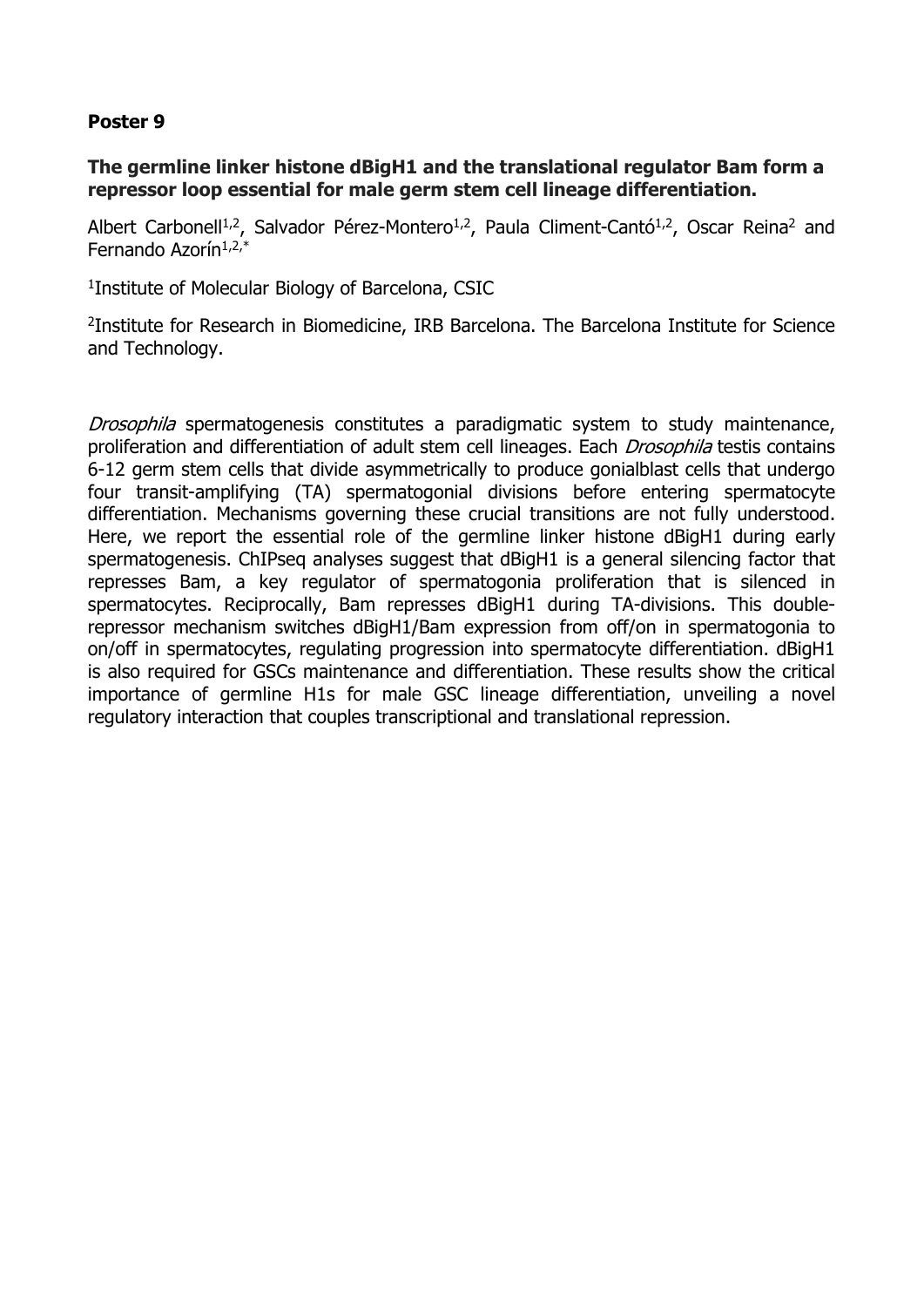#### **BRG1: The Dr. Jekyll & Ms. Hide of cancer**

Luz Jubierre<sup>1</sup>, Carlos Jimenez<sup>1</sup>, Dan Hassond<sup>2</sup>, Zhen Sun<sup>2</sup>, Zulekha Qadeer<sup>2</sup>, Aroa Soriano<sup>1</sup>, Montserrat Sánchez-Céspedes<sup>3</sup>, Josep Roma<sup>1</sup>, Soledad Gallego<sup>1</sup>, José Sánchez de Toledo<sup>1</sup>, Ana Santa María<sup>4</sup>, Emily Bernstein<sup>2</sup>, Miguel Segura<sup>1</sup>.

<sup>1</sup> Laboratory of Translational Research in Childhood Cancer. Vall d'Hebron Research Institute (VHIR), Universidad autónoma de Barcelona, Barcelona, Spain.

<sup>2</sup> Department of Oncological Sciences, Icahn School of Medicine at Mount Sinai, New York, USA; Department of Dermatology, Icahn School of Medicine at Mount Sinai, New York, USA.

<sup>3</sup> Genes and Cancer Group, Cancer Epigenetics and Biology Program-PEBC (IDIBELL), L'Hospitalet de Llobregat, Barcelona, Spain.

4 Biomedical Research in Gynecology. Vall d'Hebron Research Institute (VHIR), Universidad autónoma de Barcelona, Barcelona, Spain.

Adress: Vall d'Hebron Institut de Recerca, Passeig Vall d'Hebron 119-129, edificio Collserola, Laboratorio 207, 08035 Barcelona, Spain. Email: luz.jubierre@vhir.org

Relapsed or metastatic tumors are responsible for the majority of cancer-related deaths. These tumors usually acquire multi-drug resistance, raising the need for alternative treatments. Owing to the diverse mechanisms responsible for tumor chemoresistance, we propose to target epigenetic factors that control multiple pathways to bypass therapy resistance. Genomic analyses have found frequent mutations in chromatin-remodeling enzymes, of which the SWI/SNF complex shows a similar mutation frequency to other well-known tumor suppressors. The SWI/SNF complex is a large multiproteic structure which couples ATP hydrolysis with unraveling of the chromatin structure, thereby facilitating access of transcription factors to their target DNA sequences. ATPase function is carried out by either the BRG1 or the BRM enzyme which, through interaction with different proteins, will confer specific gene expression outputs. BRG1 is frequently mutated or silenced in some malignancies and therefore considered as a tumor suppressor; however, there are several tumors where BRG1 is over-expressed and driving the expression of pro-oncogenic genes, thereby suggesting a context-dependent oncogenic or tumor-suppressor role. Our group recently found BRG1 to be essential for the maintenance and growth of chemoresistant neuroblastoma (NB), while having tumor suppressor functions in a particular subset of tumors. We will take advantage of the differential behavior that BRG1 displays in different NB subtypes to unveil the function of BRG1 by characterizing the interactome of BRG1 in the two different contexts, the correlation with its genomic occupancy and the expression of its downstream effectors.